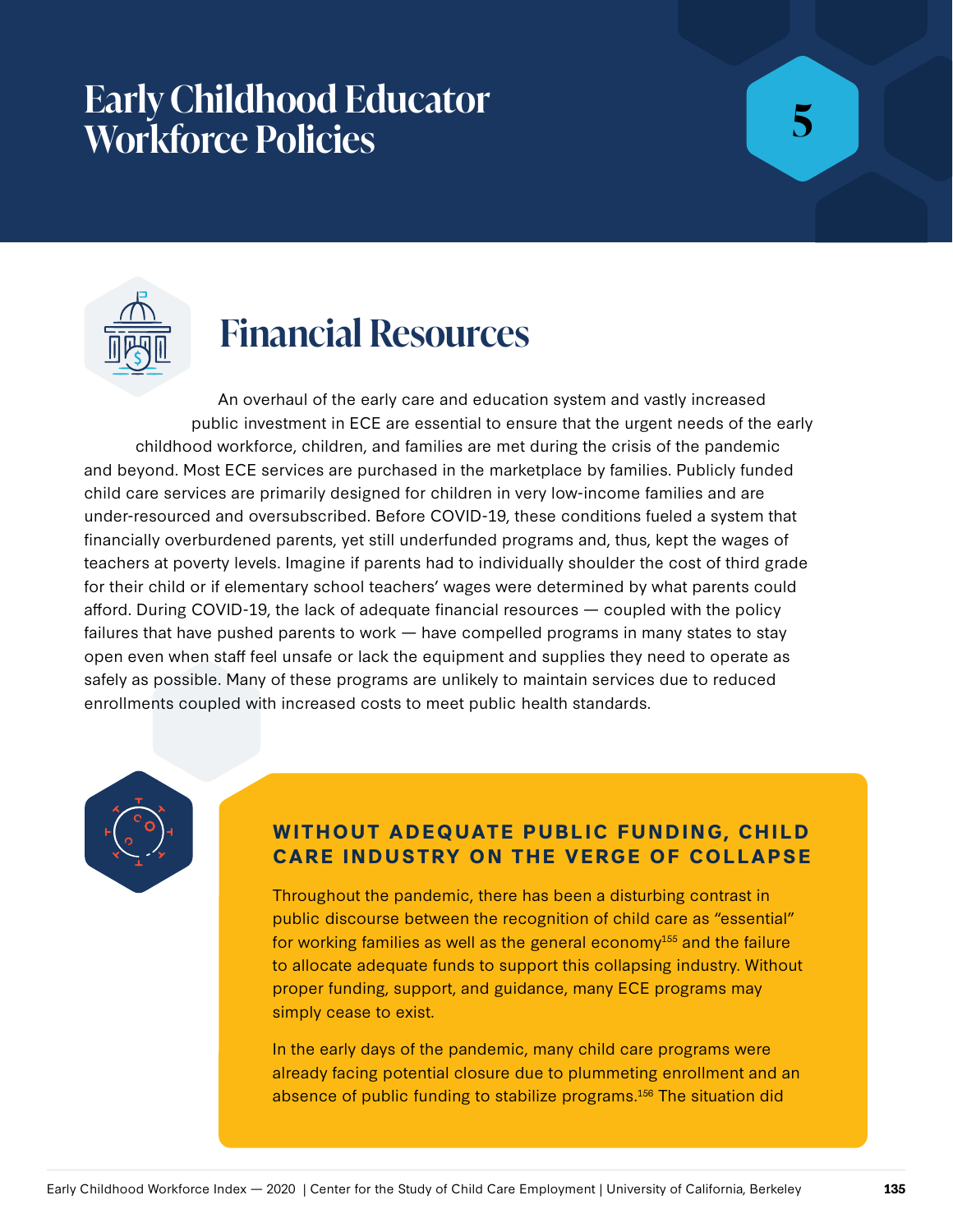

not improve as states began to reopen sectors of the economy. Child care programs incurred increased costs to meet health and safety regulations but also continued to face lower enrollment and therefore less revenue to help cover those costs. Some child care programs remained open due to financial pressures despite concerns about health and safety risks to their staff and their families. In survey results published by CSCCE in July 2020, California child care providers reported that 80 percent of open child care providers remained in operation specifically due to an inability to afford a temporary closure.157

Yet, without additional public funding and with increased costs, child care providers struggling to stay open often have no choice but to eventually close their doors. According to a national survey of child care programs released in July 2020 by NAEYC, 40 percent of child care programs reported that closure was certain without additional public investment.<sup>158</sup>

The federal government has failed to provide adequate, timely relief. ECE programs, which are typically very small businesses, faced many challenges in accessing support through the Paycheck Protection Program.159 The CARES Act passed in March 2020 contained only minimal increases in child care funding (\$3.5 billion), far short of the at least \$53 billion per year called for by the National Academies of Science, Engineering, and Medicine even before the pandemic hit.<sup>160</sup>

Many states have initiated some form of temporary crisis relief for programs, such as increases to child care subsidy reimbursement rates or new grants available to licensed and/or subsidized programs. However, these grants have been extraordinarily low in amount (often less than \$10,000 or even less than \$5,000 per program)<sup>161</sup> and/or are provided on a one-time basis, due to ongoing inadequate public funding for ECE. Most states did not begin to offer these types of additional funds to child care programs until after the federal CARES Act passed,<sup>162</sup> and as those funds were spent throughout the summer, many states reduced their support for programs in the fall.<sup>163</sup> In some instances, states have looked to other sources of funding not specific to child care, such as the Coronavirus Relief Fund, to help fill the gaps,<sup>164</sup> yet overall, the levels of public investment from both the federal and state levels remains insufficient in any given state.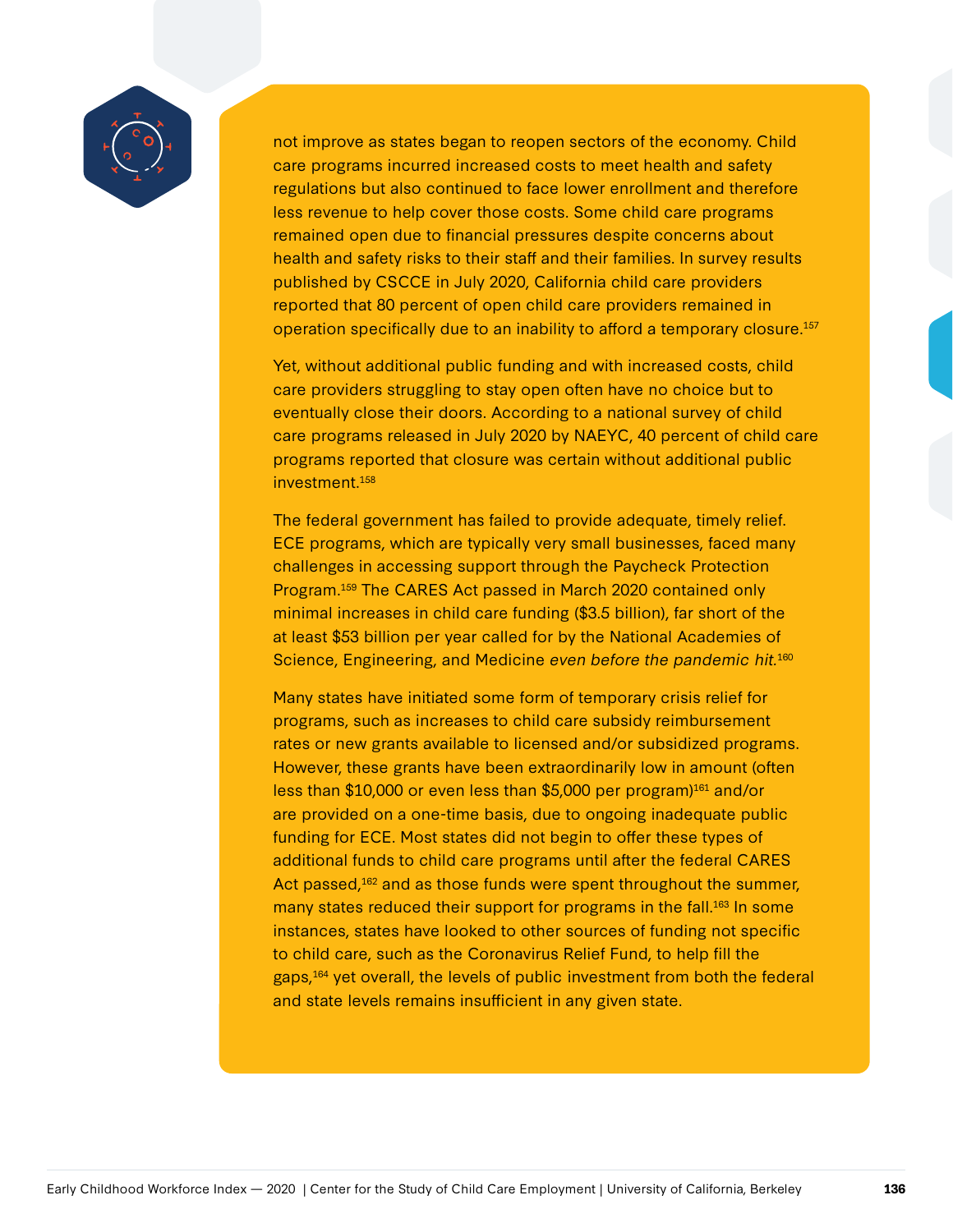The expectation that an already overburdened child care system can meet the demands of an emergency situation without adequate support is impractical and irresponsible. The pandemic, while dire, nonetheless provides policymakers at federal and state levels with an opportunity to reimagine how ECE is funded, both in the short term and in the long term. Restoring the pre-pandemic system is not the answer to the decades-long child care crisis. A transformative vision and the financial resources to implement that vision are critical to building a system that delivers on the promise of early education for all children, their families, and the educators upon whom they rely. Small, ad hoc increases to public funding are not a solution to the chronic underfunding that characterizes the system as a whole.

The time is past due to overcome sticker shock about the costs of an appropriately funded early care and education system that is effective and equitable for children, their families, and early educators. Setting a price for comprehensive ECE systems across states must reflect the resources necessary to support educators to achieve higher levels of both entry and advanced qualifications, provide work environments that support effective teacher practice and protect their well-being, and ensure predictable and appropriate increases in compensation that are sufficient to attract and retain skilled educators. The failure to do so not only costs our economy billions of dollars every year in lost household income as parents are forced to leave the paid labor force or reduce their work hours, but also prevents the United States from realizing the immediate and long-term benefits of a transformed system.165 Such benefits range from the monetary (increased tax revenue) to the moral (greater gender and racial equity in the workplace).

## **Key Issue A VALUES-BASED BUDGET FOR EVERY STATE**

It is imperative that states articulate how the long-term funding vision outlined in the National Academies' Transforming the Financing of Early Care and Education<sup>166</sup> can be applied in their state context to determine the level of national and state resources required to implement that vision. Getting these costs right is important, as these estimates are being used to inform policy and revenue solutions.

Prior to the pandemic, CSCCE developed estimated total costs of ECE for every state and the District of Columbia, in collaboration with the Economic Policy Institute (EPI).167 These cost estimates, summarized for every state in **Table 3.13**, are based on a set of core principles originally published in the EPI/CSCCE publication, [Financing Early](https://cscce.berkeley.edu/financing-early-educator-quality-a-values-based-budget-for-every-state/)  [Educator Quality: A Values-Based Budget for Every State](https://cscce.berkeley.edu/financing-early-educator-quality-a-values-based-budget-for-every-state/). E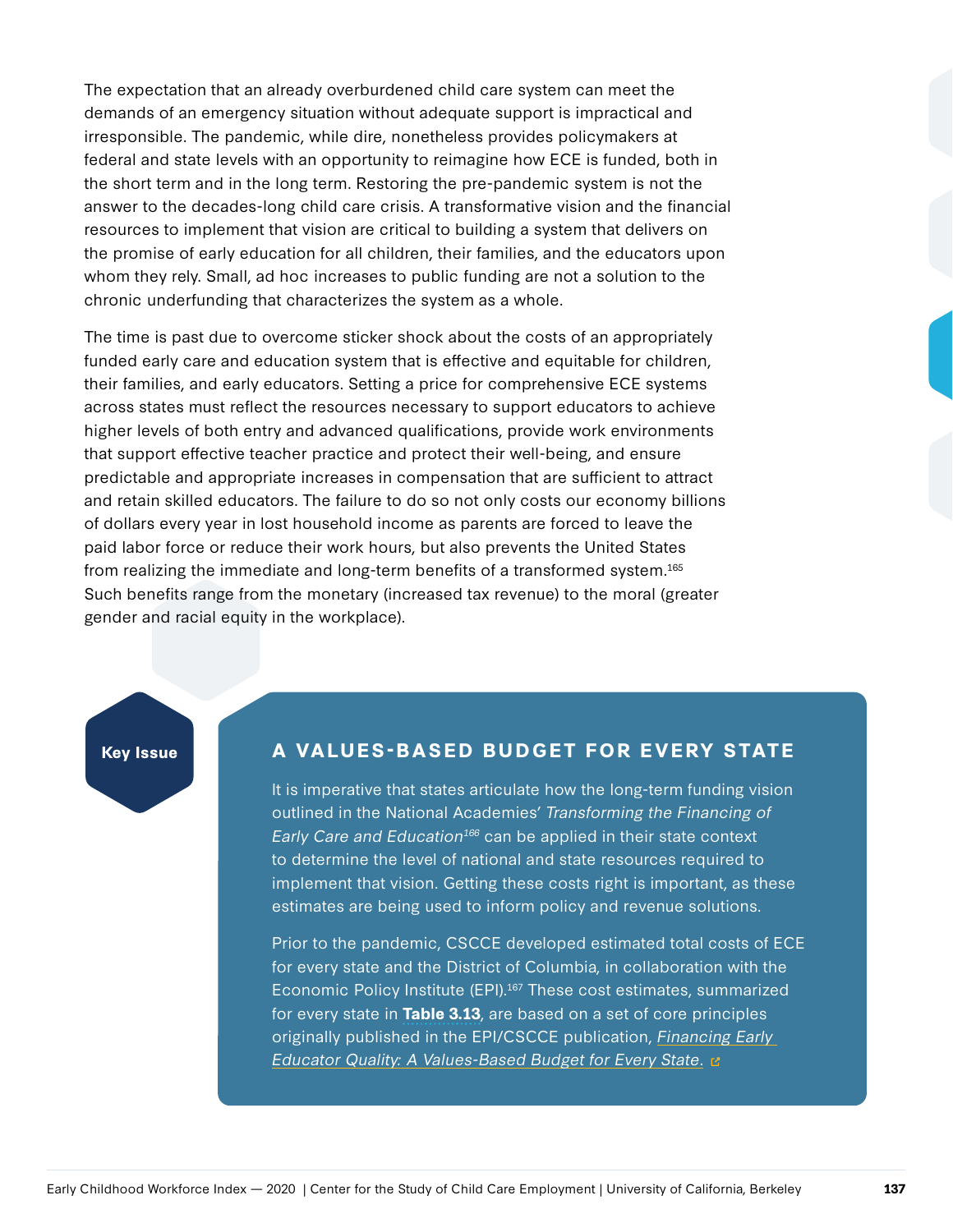## **Key Issue**

- "Young children  $-$  regardless of age or setting  $-$  need wellprepared teachers.
- "To attract and retain highly skilled teachers, the ECE system must offer good wages, guaranteed benefits, and healthy working conditions.
- "To provide high-quality care and education, reasonable limits should be placed on the number of children per teacher, and sufficient staffing should be maintained to ensure adequate coverage at all times.
- "Teachers must be allotted adequate time during which they do not have responsibility for children, so that they can attend to other professional responsibilities (e.g., plan activities and communicate with co-teachers and parents) as well as obtain further professional development.
- "Program administrators and other key personnel must also have fair pay and healthy working conditions.
- "To meet the increased demand for services anticipated once a stronger system is in place, the pipeline of highly qualified and committed teachers must be increased."168

The cost estimates in **Table 3.13** illustrate the importance of significant new public investment in ECE across the country in order to ensure that parents are not burdened by high child care fees and educators are not subsidizing the system through povertylevel wages and lack of professional supports. The cost estimates take into account several important distinctions between early education and K-12 education, such as reduced group sizes and differences in the length of the work year. However, due to the increased costs of running an ECE program during the pandemic — such as further reductions in group sizes/increased staffing and new health and safety requirements — these costs are likely to be underestimates and should serve as a guide only. In addition, other cost estimates have focused more in-depth on certain aspects of reform to the ECE system, such as supporting new and existing members of the workforce to attain degrees,<sup>169</sup> which can serve as a complement to the overall estimates developed by CSCCE and EPI.

For more information on the assumptions that drive the valuesbased budget estimates presented in this report, see Financing [Early Educator Quality: A Values-Based Budget for Every State.](https://cscce.berkeley.edu/financing-early-educator-quality-a-values-based-budget-for-every-state//) E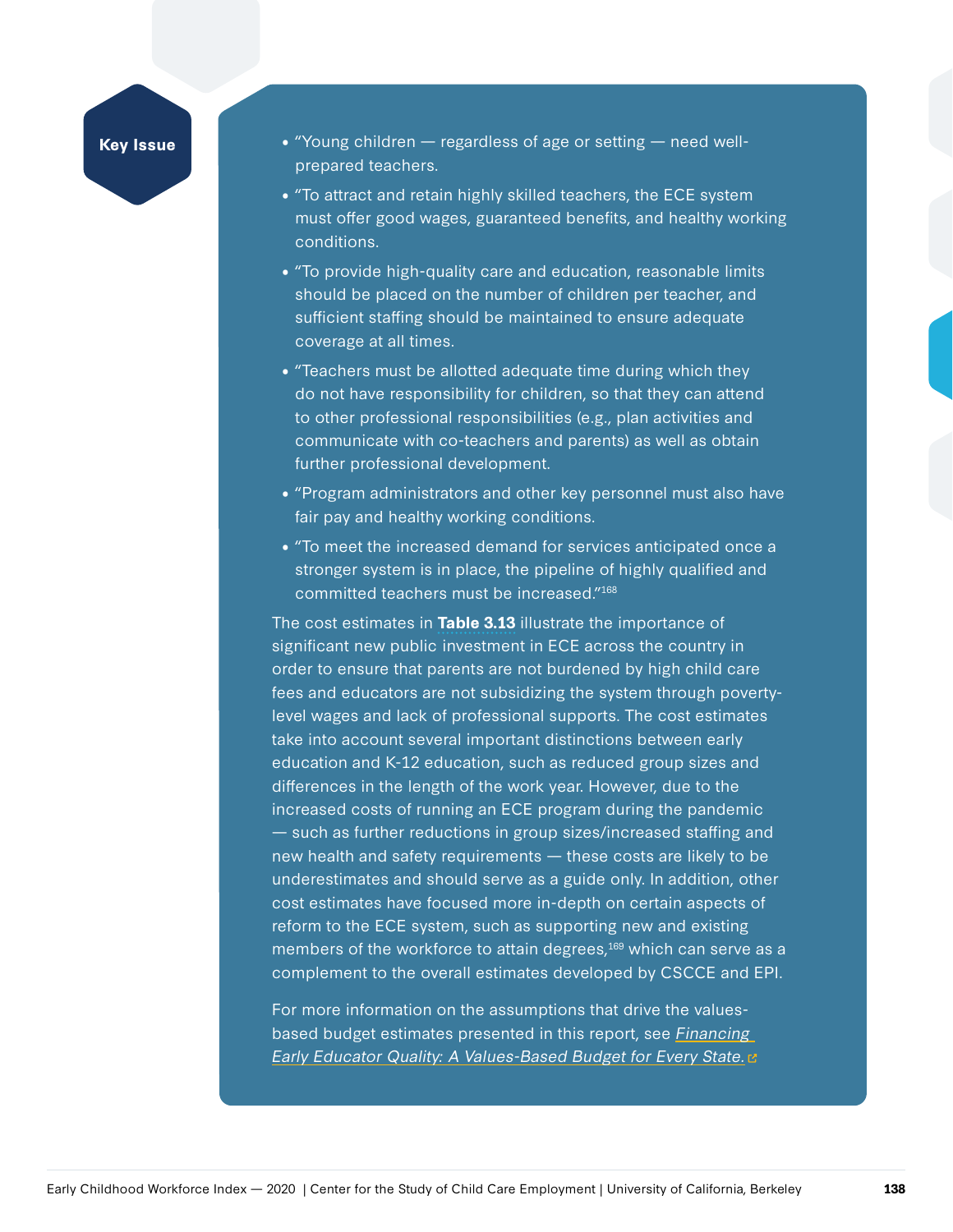States must take on the charge of systems reform — in coordination with the federal government as appropriate. A crucial step is for states to engage in a cost-modeling exercise and develop a multi-year plan for implementation. For example, the District of Columbia conducted a cost estimation model in order to inform reimbursement rates for subsidized child care programs, $170$  rather than rely on market rates, which is known to be a flawed method for understanding the true cost of high-quality early care and education.<sup>171</sup> It is critical that such cost modeling exercises include assumptions that reflect appropriate conditions for the workforce, particularly in terms of qualifications, compensation, and adequate staffing levels and supports.172 The estimates developed by CSCCE and the Economic Policy Institute (EPI) are a good starting point to understand likely costs at the state level (see **Table 3.13**).

Ultimately, even though federal funding continues to be an important source of resources for early care and education, state policymakers have considerable leeway — and thus, responsibility — to prioritize ECE in their own state budgets.

Simultaneously, there are existing opportunities for states to devote additional funding to ECE as a down payment toward the level of funding that will ultimately be required. State-funded pre-K has been a primary means of dedicated state ECE spending over the past several decades, $173$  but states can also contribute resources in other ways, such as additional spending on child care services. Ultimately, even though federal funding continues to be an important source of resources for early care and education, state policymakers have considerable leeway — and thus, responsibility — to prioritize ECE in their own state budgets. Future editions of the Index may include additional or new state efforts to move toward a publicly funded system of ECE for all children age 0-5, but in the interim, the 2020 *Index* continues to track whether states are, at a minimum, devoting additional state funding above and beyond what is required to receive federal funding for ECE.

> "We deserve some support. Frog Hollow and other family child care centers have cared for our community for decades, but our community has not cared for us in our time of need."

Family Child Care Owner and Director, California<sup>174</sup>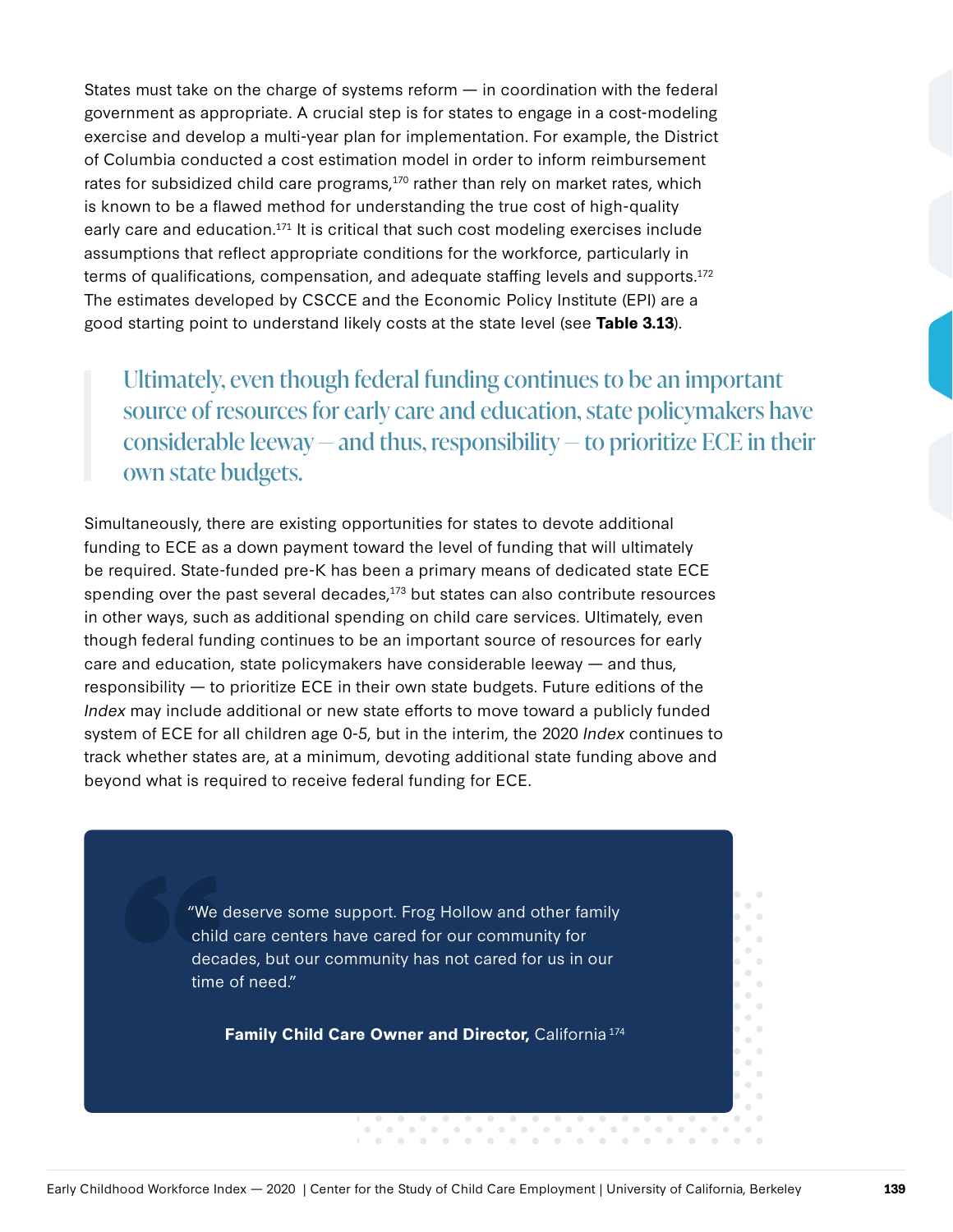## Overview of State Progress on Financial Resources



Between 2018 and 2020, seven states improved their assessment by meeting one or both of the key financial resources indicators:

- Nebraska made the greatest shift by moving from **stalled** to **making headway** by meeting both indicators.
- Tennessee improved from **edging forward** to **making headway**, also meeting both indicators.
- California, the District of Columbia, Louisiana, Maryland, Michigan, and Montana advanced from **stalled** to **edging forward**.

However, seven other states moved down in their assessment by meeting one or none of the indicators:

- Alaska, Connecticut, Indiana, Maine, New Hampshire, and Wyoming moved from **edging forward** to **stalled**, no longer meeting either of the financial resources indicators.
- Washington shifted from **making headway** to **edging forward** for meeting only one of the indicators (the ratio of pre-K spending to K-12 spending decreased).

Overall, approximately one-half of states remain in the stalled category, meeting neither of the key indicators for state financial support of ECE, while only two are **making headway**.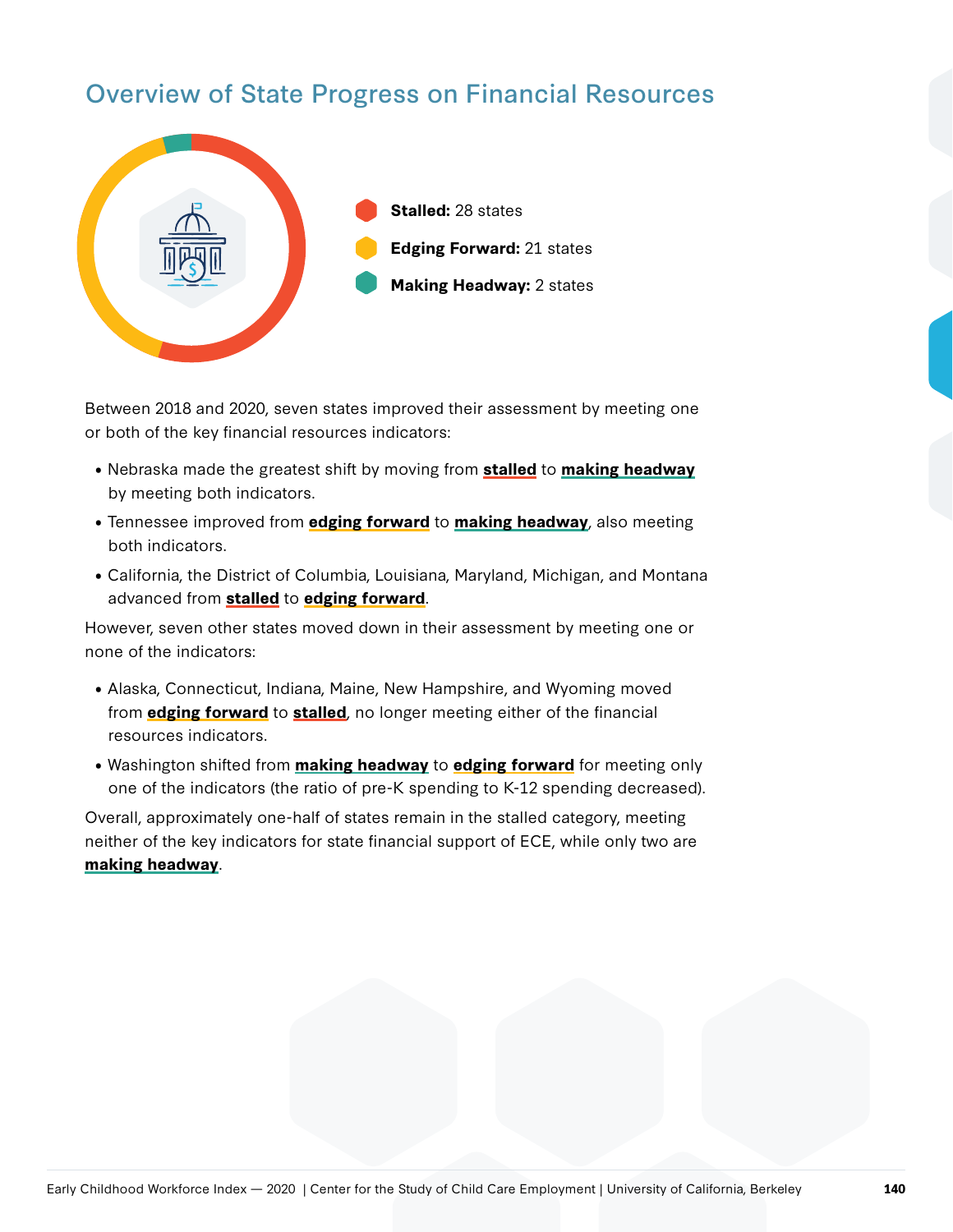## **Key to State Progress on Financial Resources**

| <b>Financial Resources</b>                                          | <b>Values</b> | <b>Maximum Points per Indicator</b> |  |
|---------------------------------------------------------------------|---------------|-------------------------------------|--|
| State reports extra Child Care Development<br>Fund (CCDF) spending? | Yes/No        | 6                                   |  |
| Pre-K per-child spending as % of K-12:<br>Greater than 50%?         | Yes/No        | 6                                   |  |
| <b>Total</b>                                                        |               | 12                                  |  |
| 0-4 points per category                                             |               | Stalled                             |  |
| 5-8 points per category                                             |               | <b>Edging Forward</b>               |  |
| 9-12 points per category                                            |               | Making Headway                      |  |

#### **FIGURE 3.15**

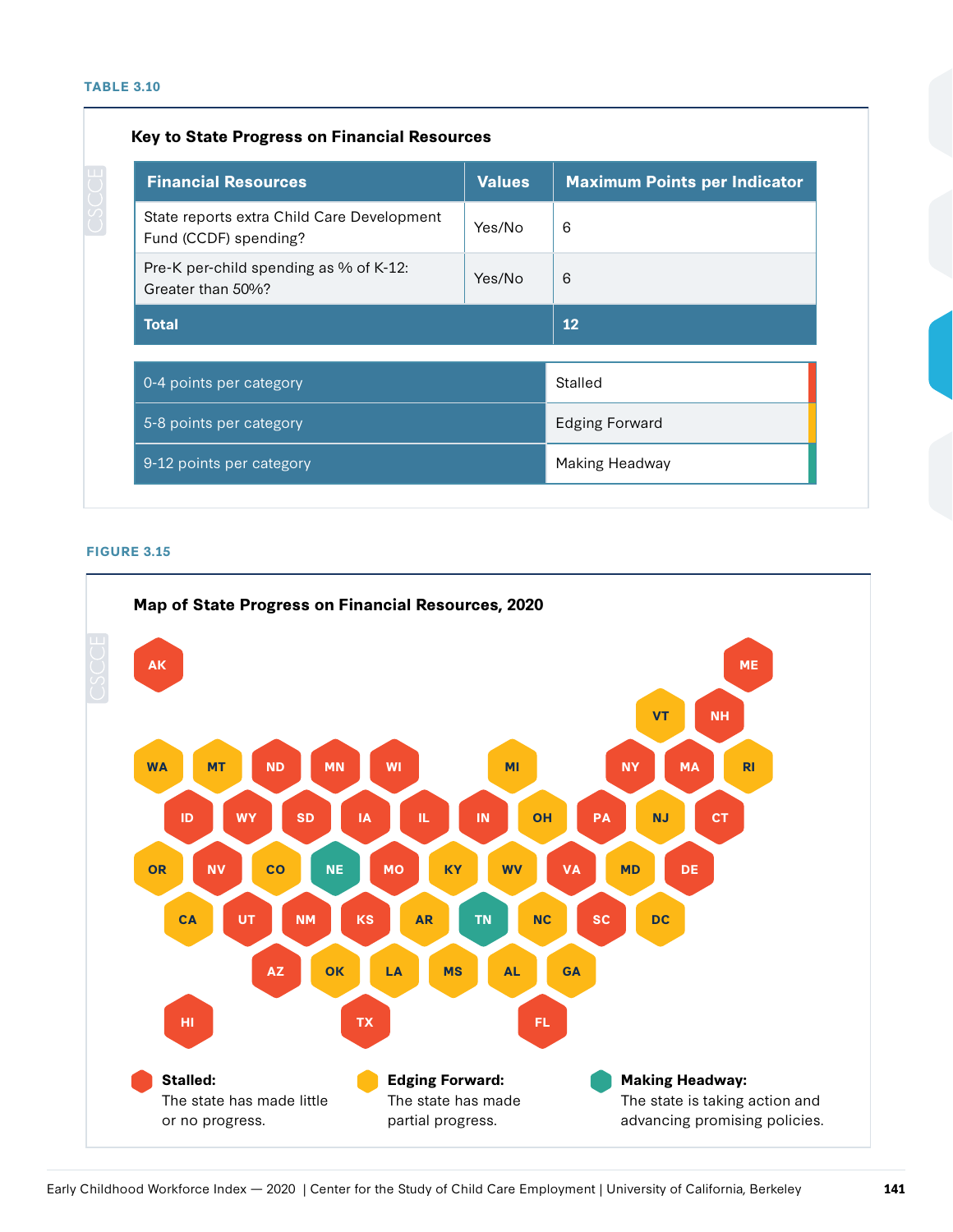#### **FIGURE 3.16**



#### **FIGURE 3.17**



## State Progress on Financial Resources: Indicators

## **Indicator 1: Did the state report extra Child Care Development Fund (CCDF) spending?**

Rationale: The Child Care Development Fund (CCDF), authorized by the Child Care and Development Block Grant (CCDBG), is a core source of federal funding for early care and education services and for initiatives pertaining to the ECE workforce. Despite recent increases, CCDF funding remains far below what is needed to achieve high-quality ECE services.<sup>175</sup> In order to receive all federal CCDF funds, states must spend a set match amount and meet Maintenance of Effort (MOE) requirements. We focus on whether states spent over and above the minimum requirement for matching or MOE funds for at least one of the preceding three fiscal years for which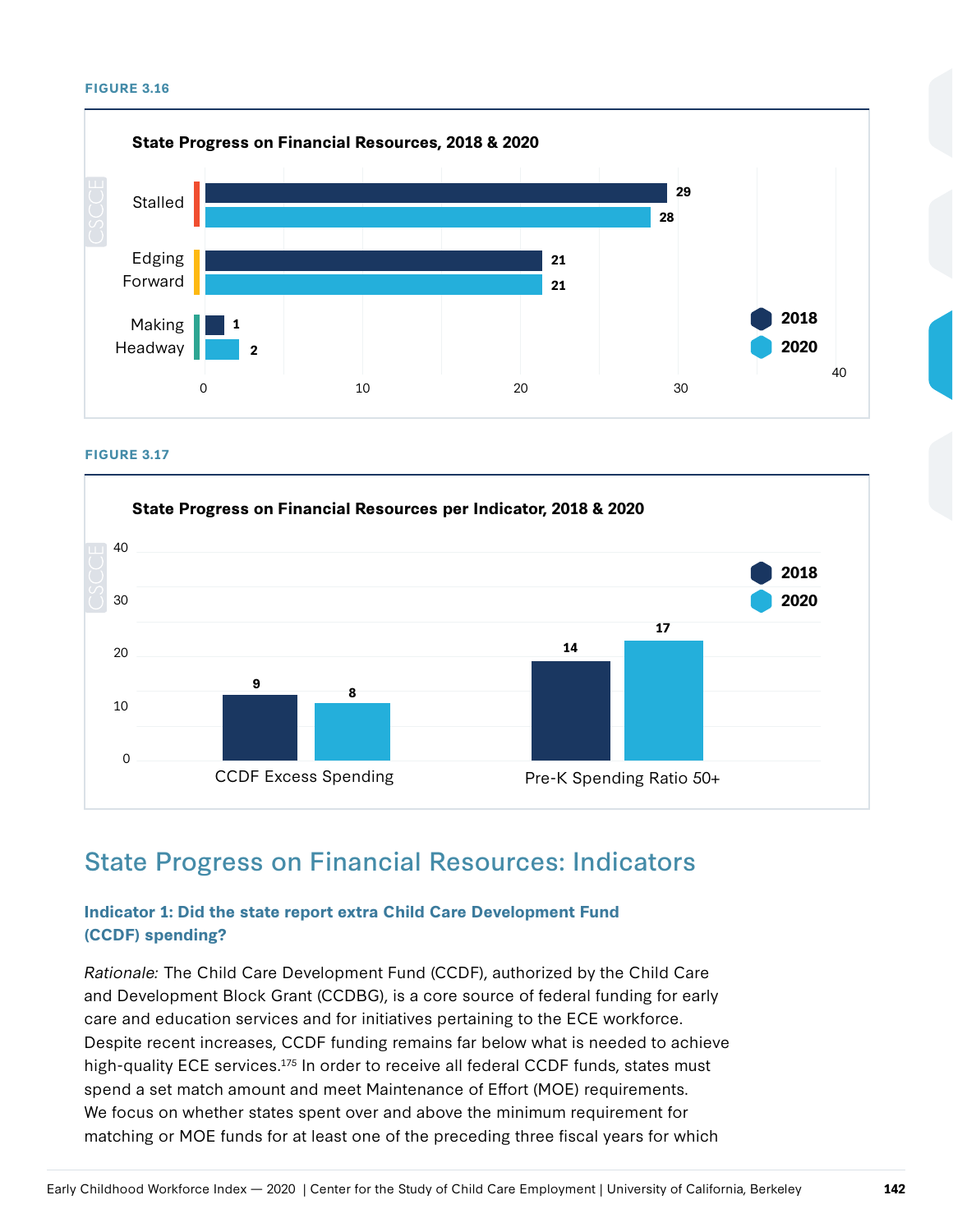data are available (2016-2018), using CCDF expenditure data from the Center for Law and Social Policy (CLASP).<sup>176</sup> Because states are not required to report whether they spend above the minimum required, the totals given here may be an underestimate.

Current Status Across States: A total of eight states (Colorado, Georgia, Louisiana, Nebraska, Ohio, Tennessee, Vermont, Washington) reported extra CCDF spending for ECE beyond what is required to receive federal funds during at least one of the years in the period 2016-2018.

Change Over Time: The number of states that met this criteria decreased by one state since 2018. Specifically, Louisiana, Nebraska, and Tennessee reported additional CCDF spending and joined the states that met this criteria. Alaska, Connecticut, New Hampshire, and Wyoming no longer met the criteria because they did not report additional spending for any year during 2016-2018.

## **Indicator 2: Is pre-K per-child spending more than 50 percent of per-child K-12 spending?**

Rationale: Of all the areas of ECE, publicly funded pre-K has come the closest to being accepted as education and a public good for all children. Nonetheless, funding per child on pre-K is still lower than funding for older children.

Current Status Across States: Seventeen states spend at least half as much per child on public pre-K compared to per-child spending on public K-12 education. However, in some cases this may be due to low spending on K-12 rather than high spending on pre-K: ten of these 17 states fall below the median per-child spending on K-12 across all states (\$13,730).

Change Over Time: Since 2018, there was a net increase in states devoting more than half of what they spend on K-12 to public pre-K.

- Eleven states maintained a ratio of at least 50-percent pre-K to K-12 spending and continued to meet this criteria for 2020.
- Five states (California, Maryland, Michigan, Montana, Nebraska) and the District of Columbia increased their ratio of pre-K funding and now meet the criteria for this indicator in 2020.
- On the other hand, three states (Indiana, Maine, and Washington) dipped below the threshold for this indicator.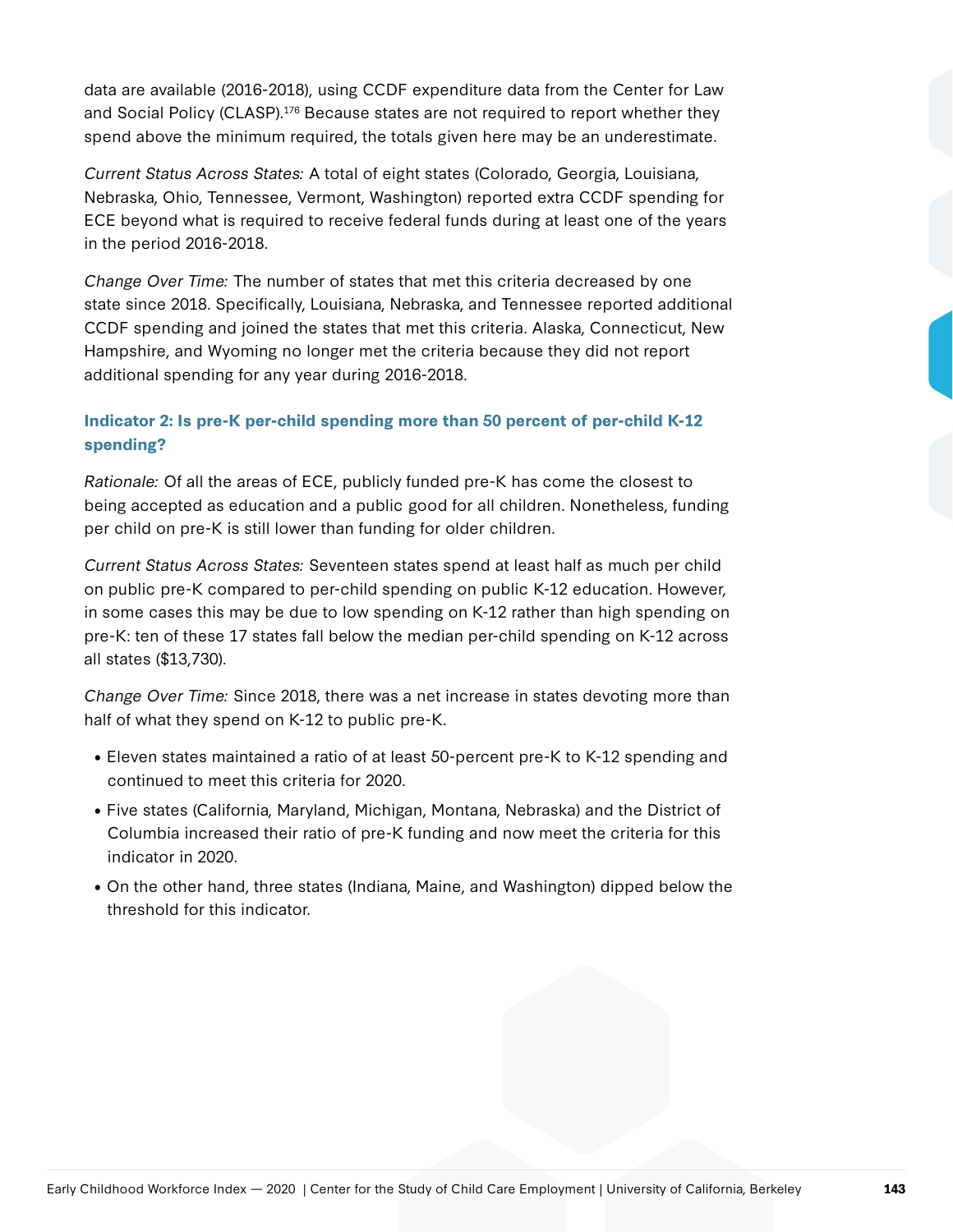

## **POLICY RECOMMENDATIONS: FINANCIAL RESOURCES**

**Identify the public funding needed at the state level to ensure ECE access for all children and families, as well as good jobs for educators.**

- Estimate the true cost of services that relieve the financial burden on families while also advancing preparation, workplace supports, and compensation of the workforce. The values-based budget estimates developed by CSCCE and EPI (see **Table 3.13**) are a good starting point to understand likely costs at the state-level.
- Determine the extent of the cost gap between existing resources and what is required to accomplish reforms.

**Create a plan for phased implementation.** For example, an eight-year plan could include Phase 1: development; Phase 2: progression and learnings; and Phase 3: full implementation. Identify costs associated with each phase and incorporate data collection and analysis to facilitate learning and adjustments during the implementation process.

## **Commit to securing dedicated, sustainable funds to enact reforms.**

- Develop an educational campaign to assist policymakers and the public in understanding the costs of building an equitable system and the benefits of this investment.
- Support national proposals, such as a "New Deal" child care [infrastructure investment](https://thehill.com/blogs/congress-blog/politics/507400-how-to-save-child-care-the-rural-electrification-of-america)  $\mathbb{E}_r$ , to increase the number and safety of community-based facilities. Funding for small center- and homebased programs to make needed repairs and improve ventilation is crucial to ensure safe learning environments for children and safe work environments for educators during the COVID-19 pandemic.
- Prioritize ECE in state budgets in the absence of or in addition to increased federal funding.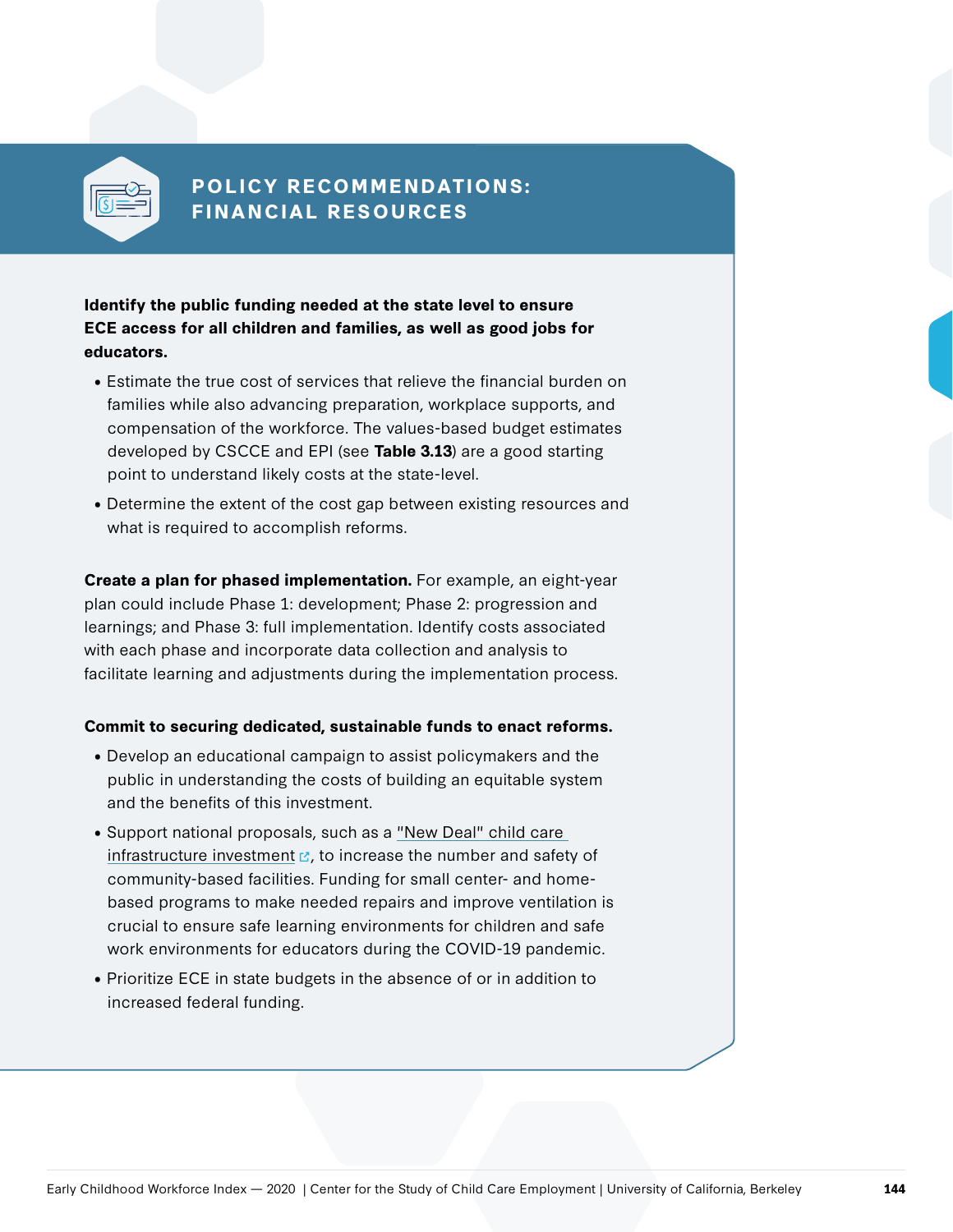## **Progress on Financial Resources, by State/Territory, 2020**

| <b>State</b>            | <b>State Reported</b><br><b>Extra CCDF</b><br><b>Spending,</b><br>2016-2018 | <b>Ratio of Pre-K</b><br>to K-12 Spending<br>More Than 50% | 2020 Progress         |
|-------------------------|-----------------------------------------------------------------------------|------------------------------------------------------------|-----------------------|
| Alabama                 | <b>No</b>                                                                   | Yes                                                        | <b>Edging Forward</b> |
| Alaska                  | <b>No</b>                                                                   | <b>No</b>                                                  | <b>Stalled</b>        |
| Arizona                 | <b>No</b>                                                                   | <b>No</b>                                                  | <b>Stalled</b>        |
| Arkansas                | <b>No</b>                                                                   | Yes                                                        | <b>Edging Forward</b> |
| California              | No                                                                          | Yes                                                        | <b>Edging Forward</b> |
| Colorado                | Yes                                                                         | <b>No</b>                                                  | <b>Edging Forward</b> |
| Connecticut             | No                                                                          | No                                                         | <b>Stalled</b>        |
| Delaware                | <b>No</b>                                                                   | <b>No</b>                                                  | <b>Stalled</b>        |
| District of<br>Columbia | <b>No</b>                                                                   | Yes                                                        | <b>Edging Forward</b> |
| Florida                 | <b>No</b>                                                                   | <b>No</b>                                                  | <b>Stalled</b>        |
| Georgia                 | Yes                                                                         | <b>No</b>                                                  | <b>Edging Forward</b> |
| Hawaii                  | <b>No</b>                                                                   | <b>No</b>                                                  | <b>Stalled</b>        |
| Idaho                   | <b>No</b>                                                                   | No                                                         | <b>Stalled</b>        |
| Illinois                | No                                                                          | <b>No</b>                                                  | Stalled               |
| Indiana                 | <b>No</b>                                                                   | <b>No</b>                                                  | <b>Stalled</b>        |
| lowa                    | <b>No</b>                                                                   | No                                                         | Stalled               |
| Kansas                  | <b>No</b>                                                                   | No                                                         | Stalled               |
| Kentucky                | No                                                                          | Yes                                                        | <b>Edging Forward</b> |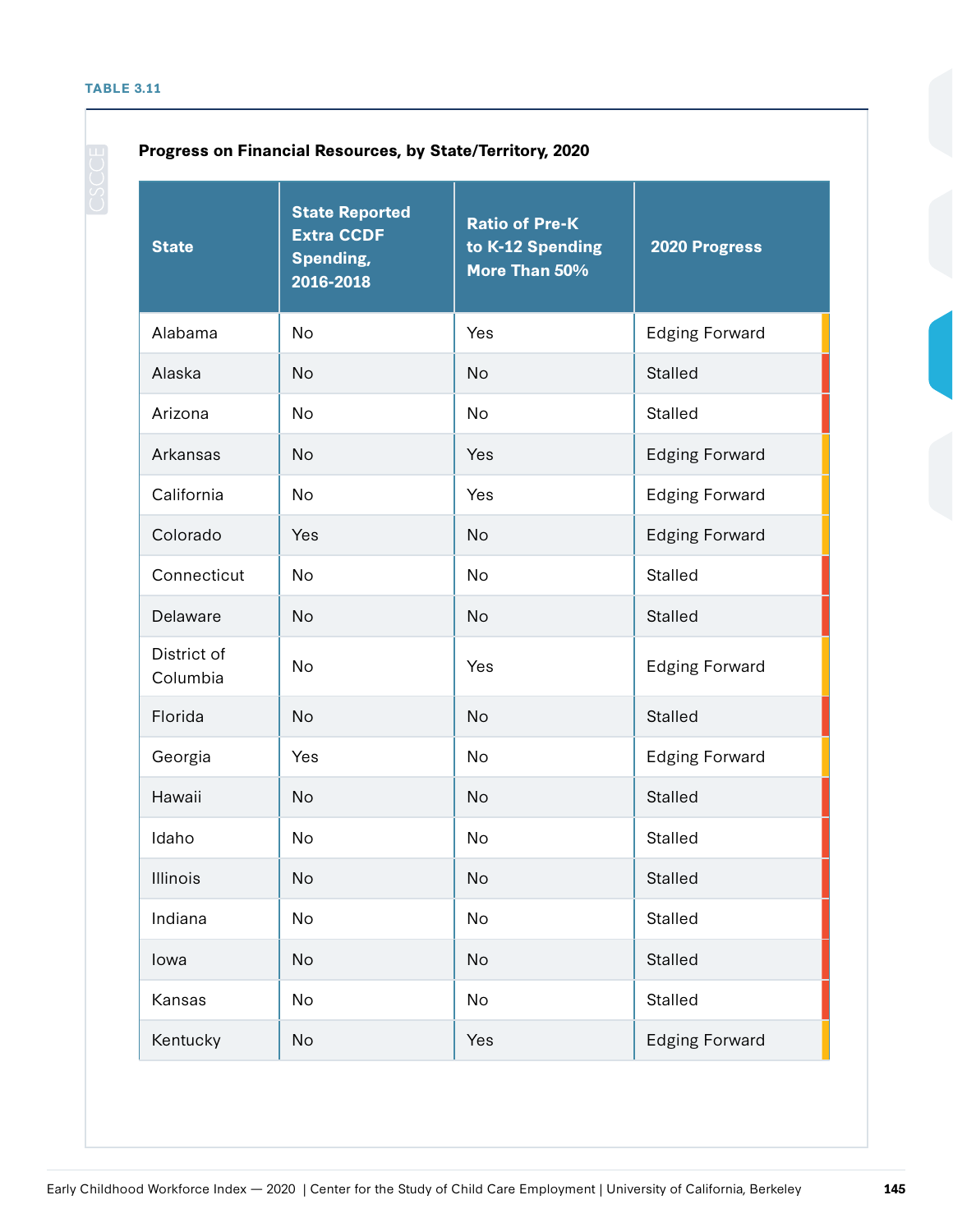## **TABLE 3.11 CONTINUED**

| <b>State</b>            | <b>State Reported</b><br><b>Extra CCDF</b><br><b>Spending,</b><br>2016-2018 | <b>Ratio of Pre-K</b><br>to K-12 Spending<br>More Than 50% | 2020 Progress         |
|-------------------------|-----------------------------------------------------------------------------|------------------------------------------------------------|-----------------------|
| Louisiana               | Yes                                                                         | No                                                         | <b>Edging Forward</b> |
| Maine                   | <b>No</b>                                                                   | <b>No</b>                                                  | <b>Stalled</b>        |
| Maryland                | <b>No</b>                                                                   | Yes                                                        | <b>Edging Forward</b> |
| Massachusetts           | <b>No</b>                                                                   | <b>No</b>                                                  | <b>Stalled</b>        |
| Michigan                | No                                                                          | Yes                                                        | <b>Edging Forward</b> |
| Minnesota               | <b>No</b>                                                                   | <b>No</b>                                                  | <b>Stalled</b>        |
| Mississippi             | No                                                                          | Yes                                                        | <b>Edging Forward</b> |
| Missouri                | <b>No</b>                                                                   | <b>No</b>                                                  | <b>Stalled</b>        |
| Montana                 | <b>No</b>                                                                   | Yes                                                        | <b>Edging Forward</b> |
| Nebraska                | Yes                                                                         | Yes                                                        | Making Headway        |
| Nevada                  | No                                                                          | <b>No</b>                                                  | <b>Stalled</b>        |
| <b>New</b><br>Hampshire | <b>No</b>                                                                   | <b>No</b>                                                  | <b>Stalled</b>        |
| New Jersey              | <b>No</b>                                                                   | Yes                                                        | <b>Edging Forward</b> |
| New Mexico              | No                                                                          | No                                                         | Stalled               |
| New York                | No                                                                          | No                                                         | Stalled               |
| North Carolina          | No                                                                          | Yes                                                        | <b>Edging Forward</b> |
| North Dakota            | No                                                                          | No                                                         | Stalled               |
| Ohio                    | Yes                                                                         | No                                                         | <b>Edging Forward</b> |
| Oklahoma                | No                                                                          | Yes                                                        | <b>Edging Forward</b> |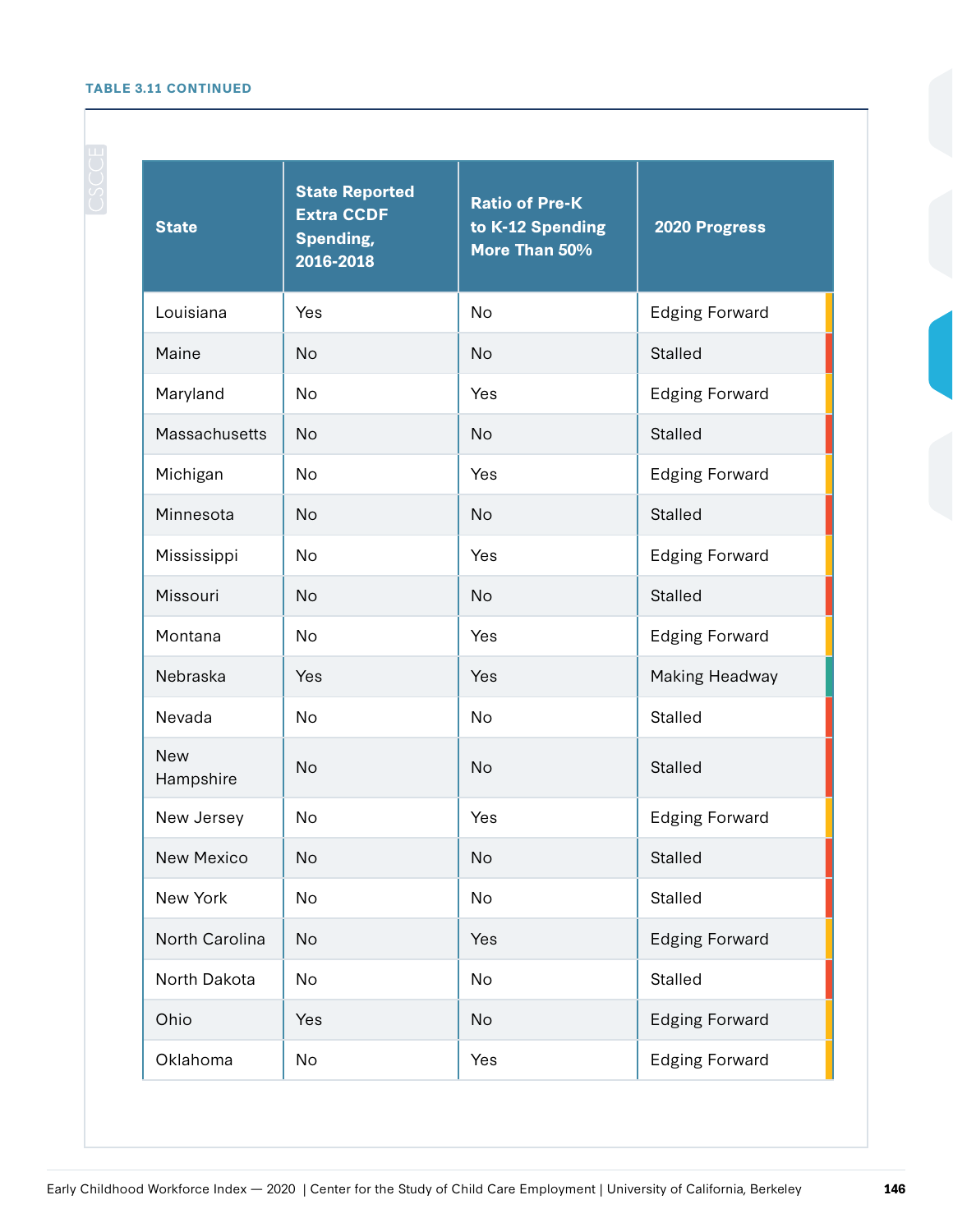## **TABLE 3.11 CONTINUED**

| <b>State</b>   | <b>State Reported</b><br><b>Extra CCDF</b><br><b>Spending,</b><br>2016-2018 | <b>Ratio of Pre-K</b><br>to K-12 Spending<br>More Than 50% | 2020 Progress         |
|----------------|-----------------------------------------------------------------------------|------------------------------------------------------------|-----------------------|
| Oregon         | <b>No</b>                                                                   | Yes                                                        | <b>Edging Forward</b> |
| Pennsylvania   | No                                                                          | <b>No</b>                                                  | Stalled               |
| Rhode Island   | <b>No</b>                                                                   | Yes                                                        | <b>Edging Forward</b> |
| South Carolina | <b>No</b>                                                                   | <b>No</b>                                                  | <b>Stalled</b>        |
| South Dakota   | <b>No</b>                                                                   | <b>No</b>                                                  | <b>Stalled</b>        |
| Tennessee      | Yes                                                                         | Yes                                                        | Making Headway        |
| <b>Texas</b>   | <b>No</b>                                                                   | <b>No</b>                                                  | <b>Stalled</b>        |
| Utah           | <b>No</b>                                                                   | <b>No</b>                                                  | <b>Stalled</b>        |
| Vermont        | Yes                                                                         | <b>No</b>                                                  | <b>Edging Forward</b> |
| Virginia       | No                                                                          | <b>No</b>                                                  | Stalled               |
| Washington     | Yes                                                                         | <b>No</b>                                                  | <b>Edging Forward</b> |
| West Virginia  | No                                                                          | Yes                                                        | <b>Edging Forward</b> |
| Wisconsin      | <b>No</b>                                                                   | <b>No</b>                                                  | Stalled               |
| Wyoming        | No                                                                          | <b>No</b>                                                  | <b>Stalled</b>        |
| <b>Total</b>   | 8                                                                           | 17                                                         |                       |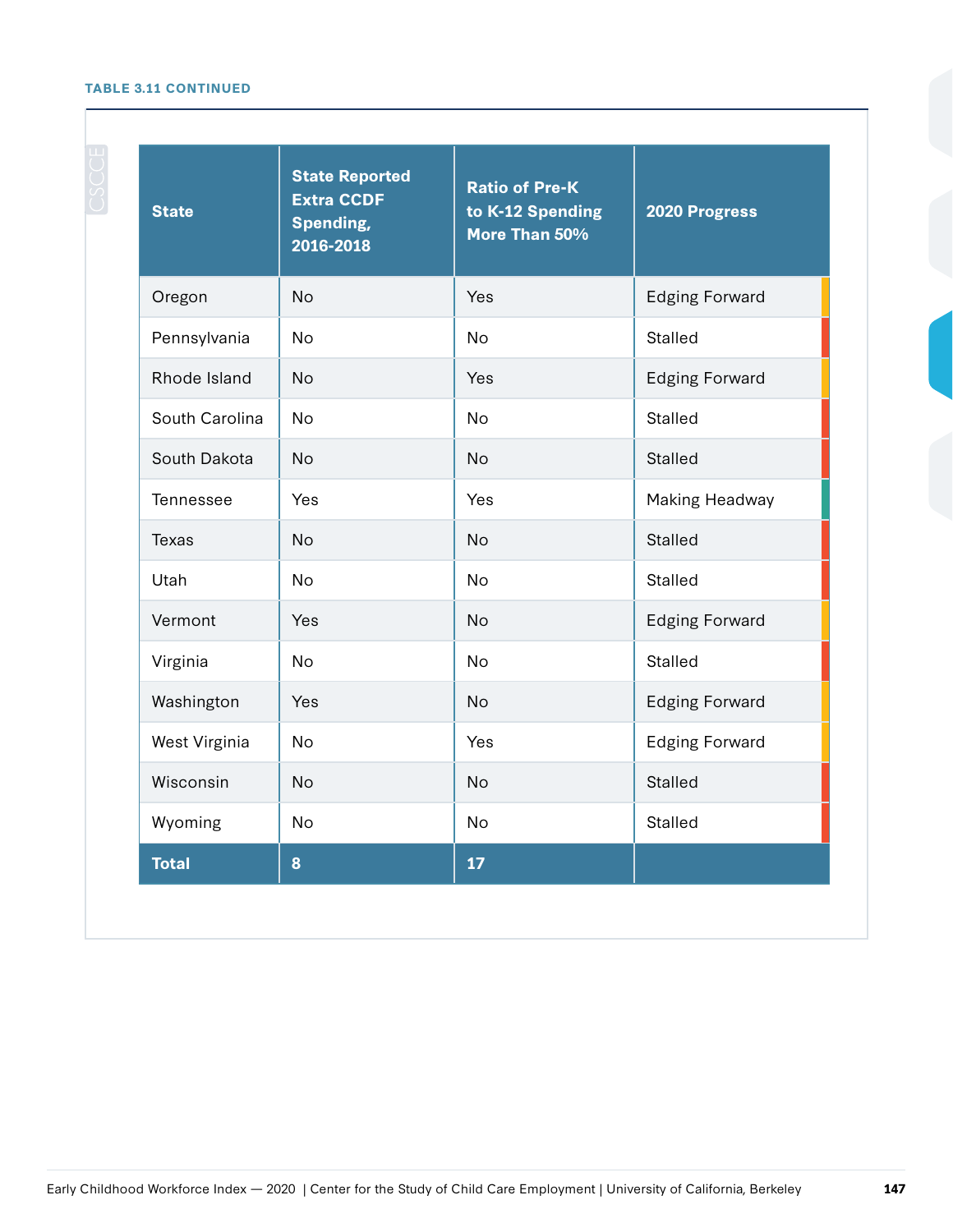#### **TABLE 3.11 CONTINUED**

| <b>Territory</b>                      | <b>State Reported</b><br><b>Extra CCDF</b><br>Spending,<br>2016-2018 | <b>Ratio of Pre-K</b><br>to K-12 Spending<br>More Than 50% | 2020 Progress  |
|---------------------------------------|----------------------------------------------------------------------|------------------------------------------------------------|----------------|
| American<br>Samoa                     | Not Applicable                                                       | Not Available                                              | Not Applicable |
| Guam                                  | Not Applicable                                                       | Not Available                                              | Not Applicable |
| <b>Northern</b><br>Mariana<br>Islands | Not Applicable                                                       | Not Available                                              | Not Applicable |
| Puerto Rico                           | Not Applicable                                                       | Not Available                                              | Not Applicable |
| U.S. Virgin<br>Islands                | Not Applicable                                                       | Not Available                                              | Not Applicable |

Sources: Ratio of pre-K to K-12 spending calculated by CSCCE, using data from Friedman-Krauss et al. (2020). The State of Preschool 2019. Rutgers, NJ: National Institute for Early Education Research. Retrieved from [http://](https://nieer.org/state-preschool-yearbooks/2019-2) [nieer.org/state-preschool-yearbooks/2019-2.](https://nieer.org/state-preschool-yearbooks/2019-2) Excess spending 2016-2018 determinations were made using data provided by CLASP based on the U.S. Department of Health and Human Services, Child Care and Development Fund Program Data and Statistics.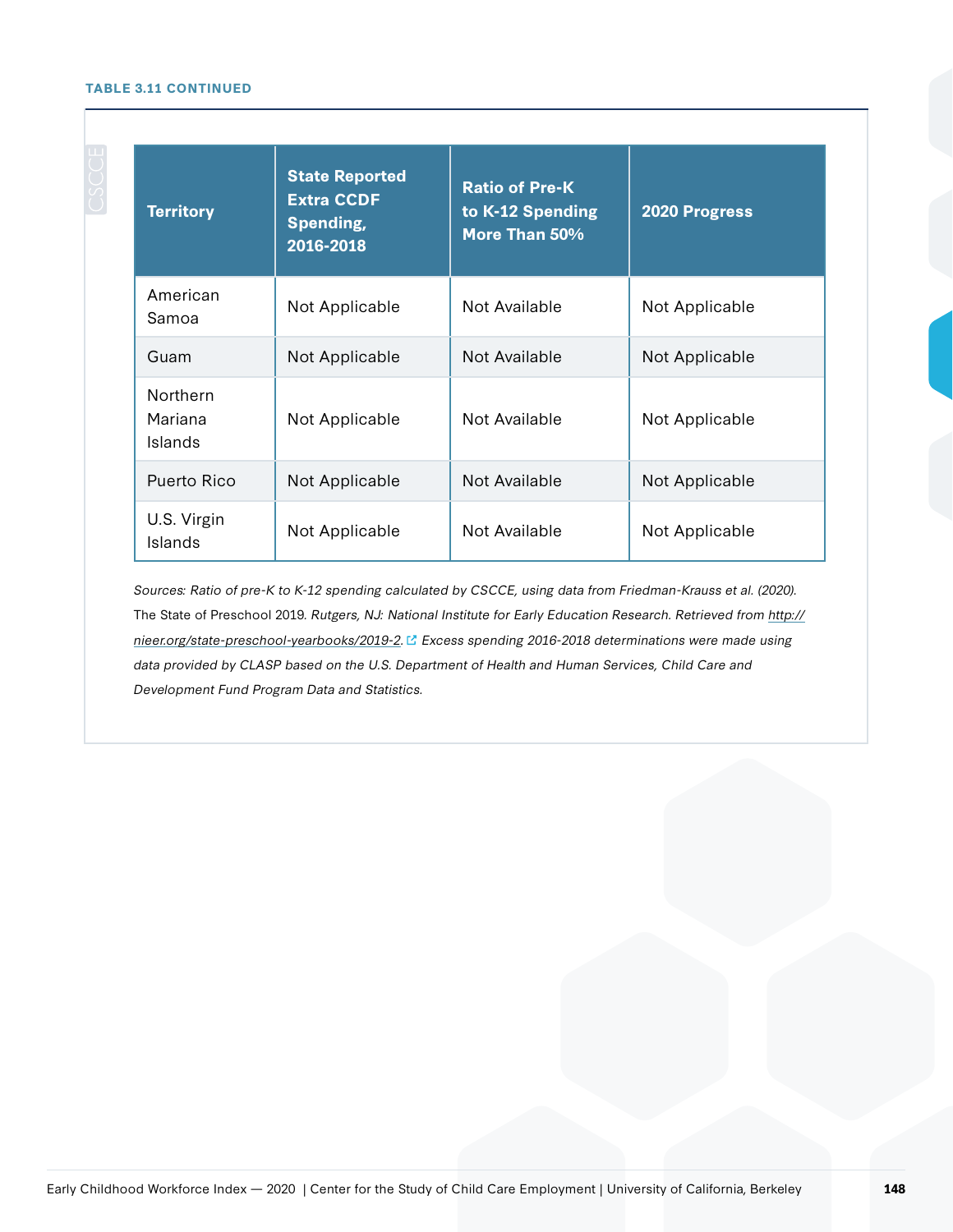## **Pre-K & K-12 per Pupil Spending, by State, 2019**

| <b>State</b>            | <b>Pre-K Spending</b> | <b>K-12 Spending</b> | <b>Pre-K Spending as</b><br>% of K-12 Spending |
|-------------------------|-----------------------|----------------------|------------------------------------------------|
| Alabama                 | \$6,257               | \$11,143             | 56%                                            |
| Alaska                  | \$5,521               | \$26,305             | 21%                                            |
| Arizona                 | \$4,013               | \$9,781              | 41%                                            |
| Arkansas                | \$9,332               | \$11,595             | 80%                                            |
| California              | \$8,427               | \$16,096             | 52%                                            |
| Colorado                | \$4,525               | \$13,507             | 34%                                            |
| Connecticut             | \$8,786               | \$21,691             | 41%                                            |
| Delaware                | \$7,277               | \$15,496             | 47%                                            |
| District of<br>Columbia | \$19,710              | \$37,594             | 52%                                            |
| Florida                 | \$2,253               | \$11,364             | 20%                                            |
| Georgia                 | \$4,539               | \$11,238             | 40%                                            |
| Hawaii                  | \$7,208               | \$18,194             | 40%                                            |
| Idaho                   | \$0                   | \$8,645              | 0%                                             |
| Illinois                | \$5,811               | \$17,525             | 33%                                            |
| Indiana                 | \$0                   | \$10,491             | 0%                                             |
| lowa                    | \$3,516               | \$13,385             | 26%                                            |
| Kansas                  | \$2,164               | \$13,730             | 16%                                            |
| Kentucky                | \$8,453               | \$11,693             | 72%                                            |
| Louisiana               | \$4,793               | \$13,545             | 35%                                            |
| Maine                   | \$8,414               | \$18,077             | 47%                                            |
| Maryland                | \$8,432               | \$16,258             | 52%                                            |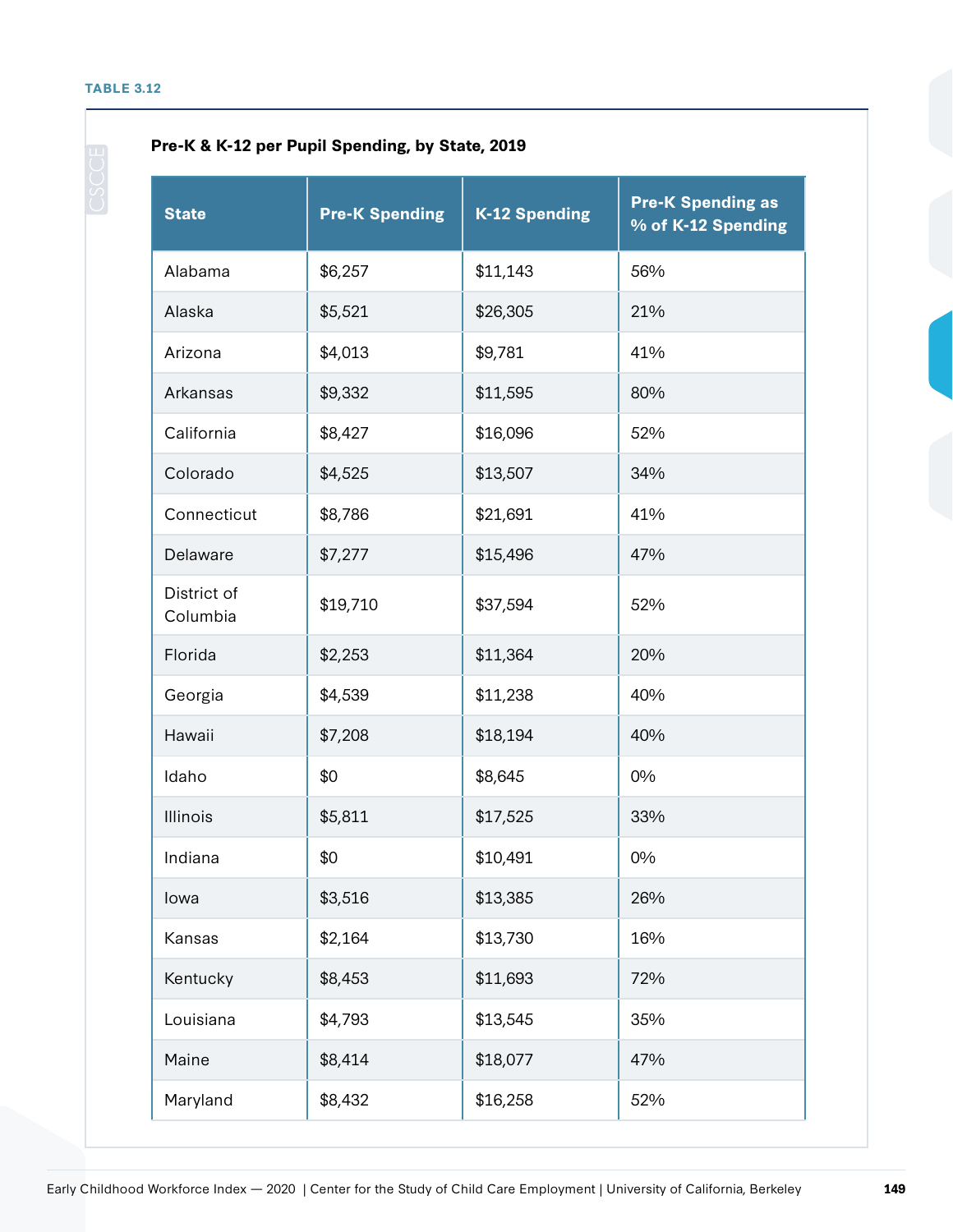## **TABLE 3.12 CONTINUED**

| <b>State</b>      | <b>Pre-K Spending</b> | <b>K-12 Spending</b> | <b>Pre-K Spending as</b><br>% of K-12 Spending |
|-------------------|-----------------------|----------------------|------------------------------------------------|
| Massachusetts     | \$3,430               | \$20,296             | 17%                                            |
| Michigan          | \$6,586               | \$12,344             | 53%                                            |
| Minnesota         | \$6,570               | \$15,582             | 42%                                            |
| Mississippi       | \$9,457               | \$9,439              | 100%                                           |
| Missouri          | \$3,330               | \$13,257             | 25%                                            |
| Montana           | \$9,633               | \$12,172             | 79%                                            |
| Nebraska          | \$8,585               | \$13,075             | 66%                                            |
| Nevada            | \$6,832               | \$13,993             | 49%                                            |
| New Hampshire     | \$0                   | \$18,443             | 0%                                             |
| New Jersey        | \$13,502              | \$21,790             | 62%                                            |
| <b>New Mexico</b> | \$6,060               | \$12,936             | 47%                                            |
| New York          | \$6,912               | \$30,392             | 23%                                            |
| North Carolina    | \$9,162               | \$10,771             | 85%                                            |
| North Dakota      | \$531                 | \$16,902             | 3%                                             |
| Ohio              | \$4,000               | \$13,411             | 30%                                            |
| Oklahoma          | \$9,096               | \$9,673              | 94%                                            |
| Oregon            | \$9,820               | \$14,697             | 67%                                            |
| Pennsylvania      | \$6,563               | \$20,737             | 32%                                            |
| Rhode Island      | \$11,784              | \$18,119             | 65%                                            |
| South Carolina    | \$3,138               | \$13,811             | 23%                                            |
| South Dakota      | \$0                   | \$12,397             | 0%                                             |
| Tennessee         | \$6,266               | \$9,952              | 63%                                            |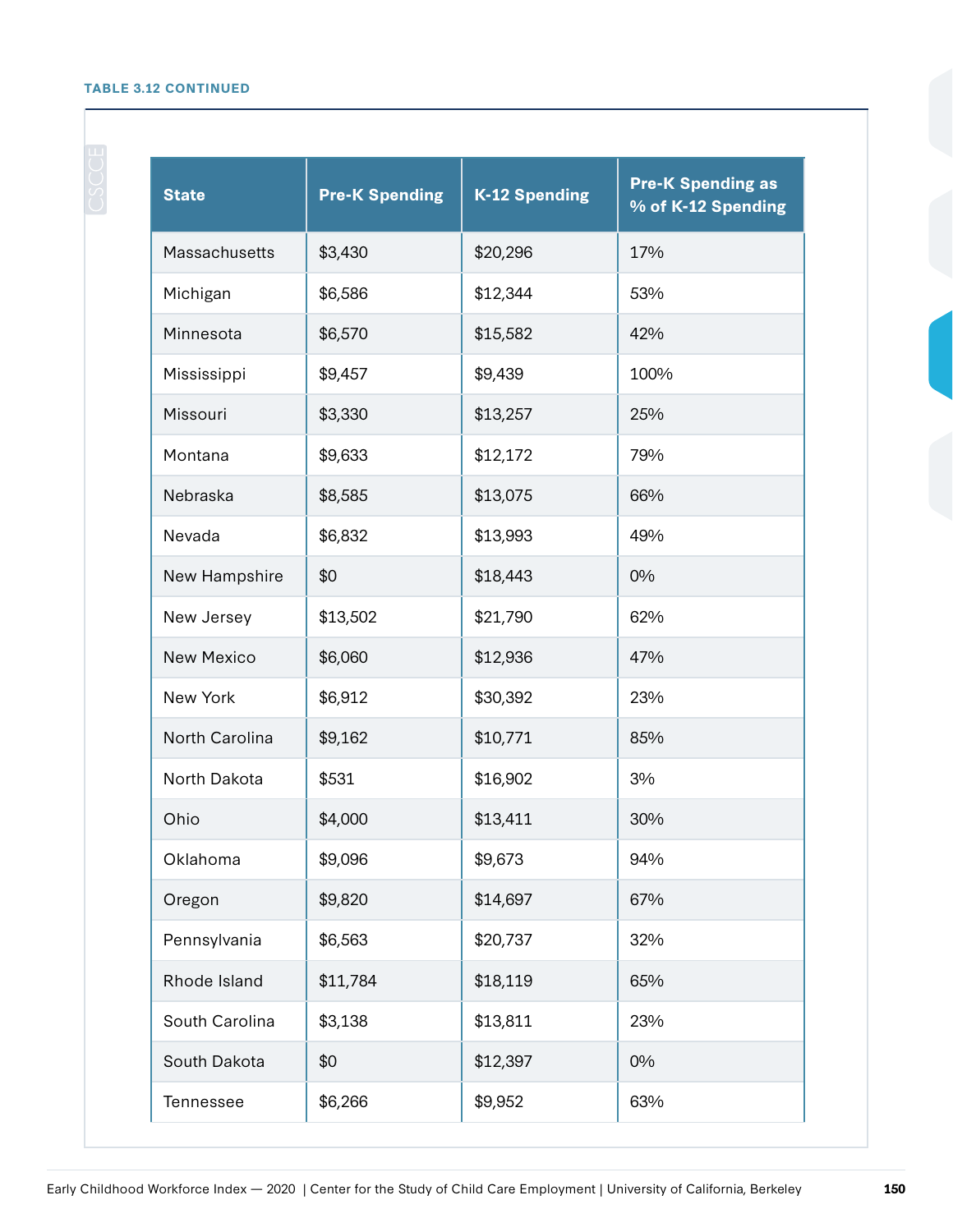#### **TABLE 3.12 CONTINUED**

| <b>State</b>  | <b>Pre-K Spending</b> | <b>K-12 Spending</b> | <b>Pre-K Spending as</b><br>% of K-12 Spending |
|---------------|-----------------------|----------------------|------------------------------------------------|
| Texas         | \$3,640               | \$12,621             | 29%                                            |
| Utah          | \$0                   | \$9,057              | $0\%$                                          |
| Vermont       | \$8,164               | \$18,446             | 44%                                            |
| Virginia      | \$6,299               | \$13,914             | 45%                                            |
| Washington    | \$8,969               | \$19,476             | 46%                                            |
| West Virginia | \$11,052              | \$13,747             | 80%                                            |
| Wisconsin     | \$6,110               | \$13,611             | 45%                                            |
| Wyoming       | \$0                   | \$19,735             | $0\%$                                          |

| <b>Territory</b>                   | <b>Pre-K Spending</b> | <b>K-12 Spending</b> | <b>Pre-K Spending as</b><br>% of K-12 Spending |
|------------------------------------|-----------------------|----------------------|------------------------------------------------|
| American Samoa                     | \$0                   | Not Available        | Not Available                                  |
| Guam                               | \$4,901               | Not Available        | Not Available                                  |
| <b>Northern</b><br>Mariana Islands | Not Available         | Not Available        | Not Available                                  |
| Puerto Rico                        | \$0                   | Not Available        | Not Available                                  |
| U.S. Virgin<br>Islands             | \$0                   | Not Available        | Not Available                                  |

Source: Pre-K and K-12 spending data compiled from Friedman-Krauss et al. (2020). The State of Preschool 2019. Rutgers, NJ: National Institute for Early Education Research. Retrieved from http://nieer.org/statepreschool-yearbooks/2019-2.

Note: The State of Preschool Yearbooks are the most comprehensive source on pre-K spending by state but may underestimate sources of federal and local funding. Furthermore, they do not include special education funding, which may represent a not-insignificant proportion of total K-12 spending, depending on the state. However, there is no recent state-by-state data on K-12 special education funding that could be used to adjust these totals to more adequately assess differences in pre-K and K-12 spending, excluding special education funding.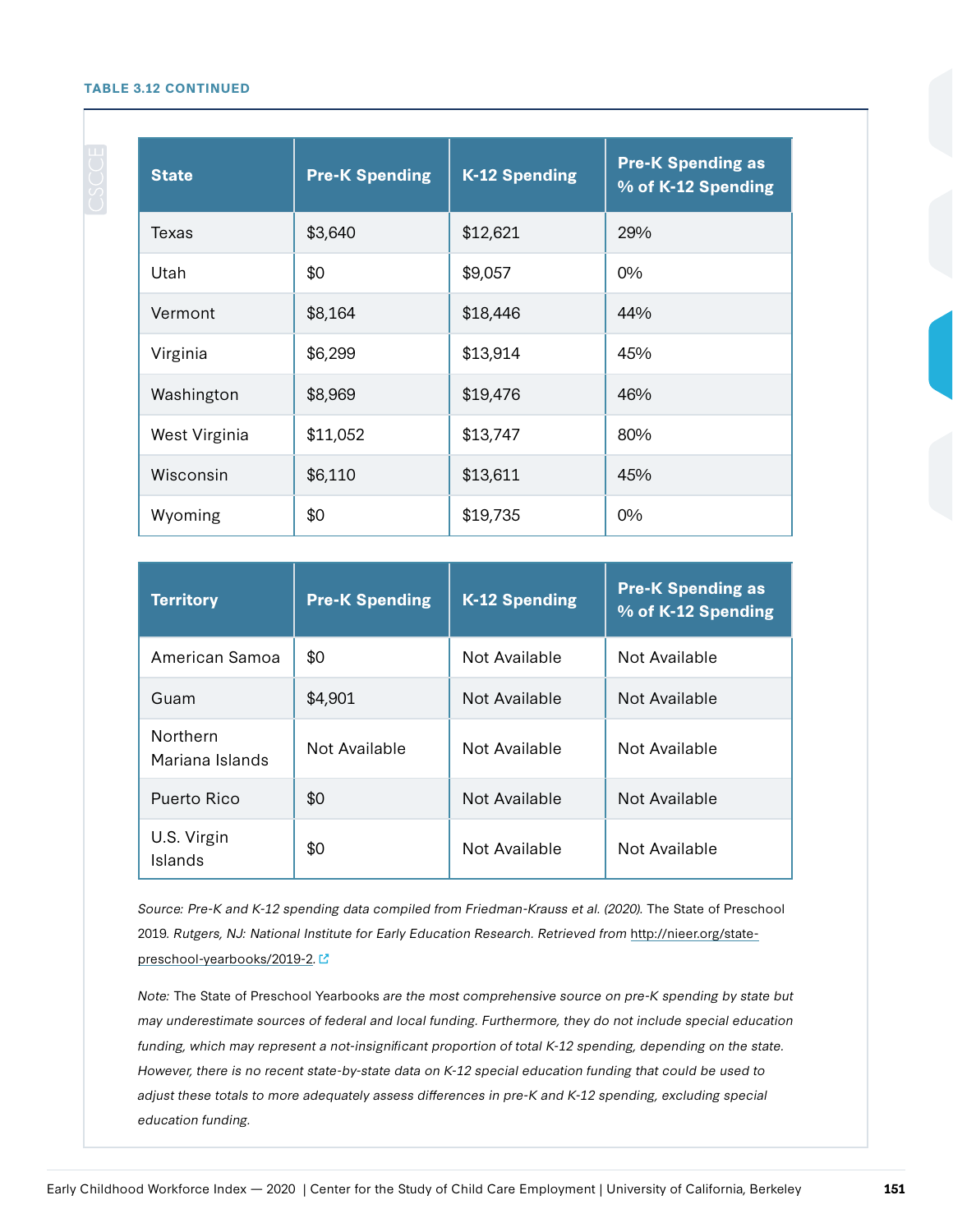## **Values-Based ECE 0-5 Budget Estimates for Every State**

| <b>State</b>            | <b>Total Cost:</b><br><b>Lower Bound</b><br><b>Estimate</b> | <b>Total Cost:</b><br>Upper Bound<br><b>Estimate</b> | <b>Cost per Child:</b><br><b>Lower Bound</b><br><b>Estimate</b> | <b>Cost per Child:</b><br><b>Upper Bound</b><br><b>Estimate</b> |
|-------------------------|-------------------------------------------------------------|------------------------------------------------------|-----------------------------------------------------------------|-----------------------------------------------------------------|
| Alabama                 | \$4.7B                                                      | \$6.4B                                               | \$27,000                                                        | \$29,000                                                        |
| Alaska                  | \$1.2B                                                      | \$1.6B                                               | \$36,000                                                        | \$38,000                                                        |
| Arizona                 | \$6.3B                                                      | \$8.6B                                               | \$24,000                                                        | \$26,000                                                        |
| Arkansas                | \$2.9B                                                      | \$4.0B                                               | \$25,000                                                        | \$27,000                                                        |
| California              | \$29.7B                                                     | \$75.4B                                              | \$30,000                                                        | \$39,000                                                        |
| Colorado                | \$5.6B                                                      | \$7.6B                                               | \$27,000                                                        | \$30,000                                                        |
| Connecticut             | \$4.4B                                                      | \$6.0B                                               | \$39,000                                                        | \$42,000                                                        |
| Delaware                | \$1.0B                                                      | \$1.4B                                               | \$31,000                                                        | \$34,000                                                        |
| District of<br>Columbia | \$862.3M                                                    | \$1.2B                                               | \$33,000                                                        | \$36,000                                                        |
| Florida                 | \$17.2B                                                     | \$23.5B                                              | \$26,000                                                        | \$27,000                                                        |
| Georgia                 | \$11.1B                                                     | \$15.1B                                              | \$28,000                                                        | \$30,000                                                        |
| Hawaii                  | \$1.7B                                                      | \$2.3B                                               | \$30,000                                                        | \$32,000                                                        |
| Idaho                   | \$1.6B                                                      | \$2.3B                                               | \$24,000                                                        | \$26,000                                                        |
| Illinois                | \$14.8B                                                     | \$20.2B                                              | \$31,000                                                        | \$34,000                                                        |
| Indiana                 | \$6.7B                                                      | \$9.2B                                               | \$26,000                                                        | \$28,000                                                        |
| lowa                    | \$3.1B                                                      | \$4.3B                                               | \$26,000                                                        | \$28,000                                                        |
| Kansas                  | \$3.1B                                                      | \$4.2B                                               | \$26,000                                                        | \$28,000                                                        |
| Kentucky                | \$4.7B                                                      | \$6.4B                                               | \$28,000                                                        | \$30,000                                                        |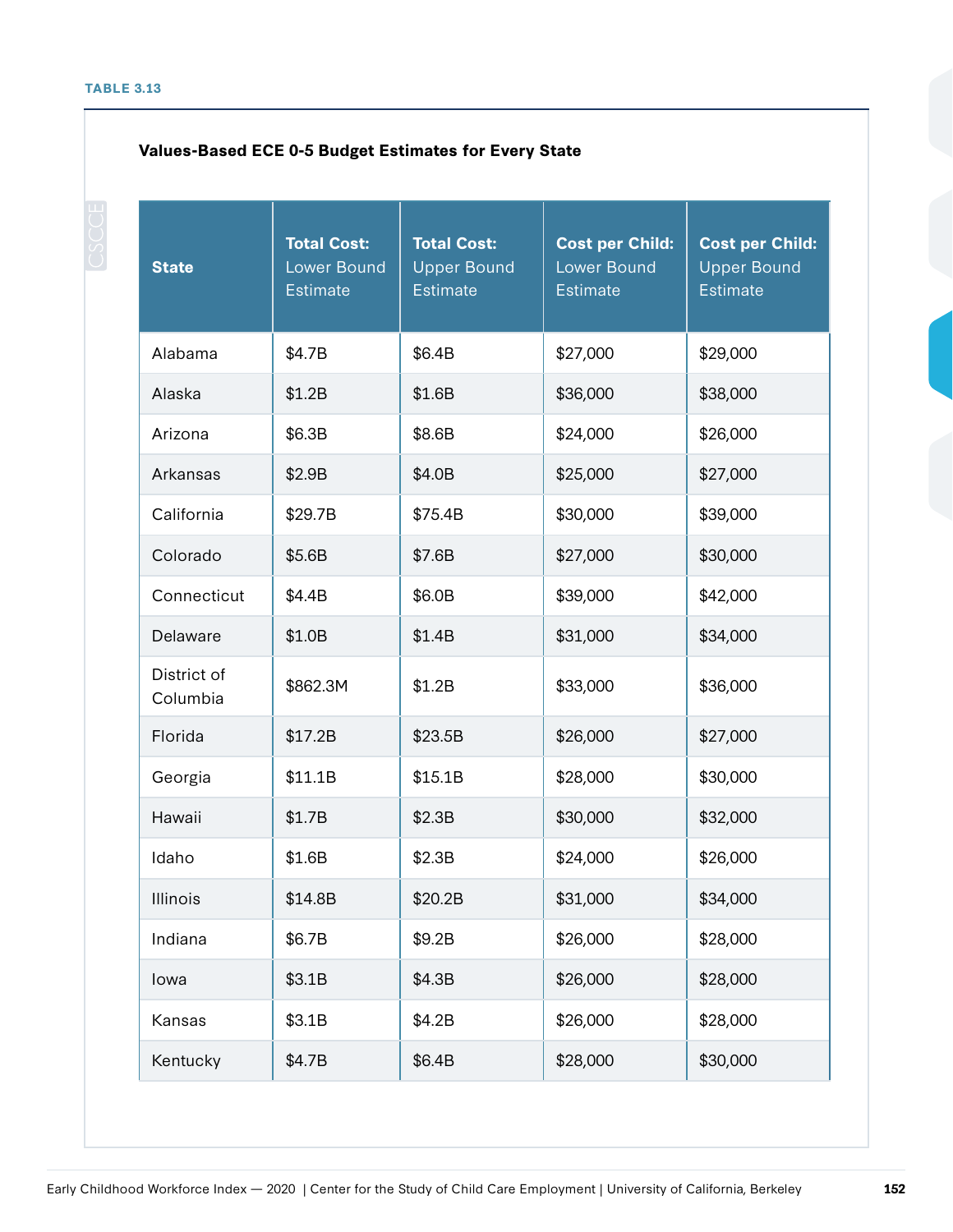## **TABLE 3.13 CONTINUED**

| <b>State</b>            | <b>Total Cost:</b><br><b>Lower Bound</b><br><b>Estimate</b> | <b>Total Cost:</b><br><b>Upper Bound</b><br><b>Estimate</b> | <b>Cost per Child:</b><br><b>Lower Bound</b><br><b>Estimatet</b> | <b>Cost per Child:</b><br><b>Upper Bound</b><br><b>Estimate</b> |
|-------------------------|-------------------------------------------------------------|-------------------------------------------------------------|------------------------------------------------------------------|-----------------------------------------------------------------|
| Louisiana               | \$4.2B                                                      | \$5.8B                                                      | \$22,000                                                         | \$24,000                                                        |
| Maine                   | \$979.8M                                                    | \$1.3B                                                      | \$25,000                                                         | \$27,000                                                        |
| Maryland                | \$8.0B                                                      | \$10.9B                                                     | \$36,000                                                         | \$39,000                                                        |
| Massachusetts           | \$7.4B                                                      | \$10.1B                                                     | \$33,000                                                         | \$36,000                                                        |
| Michigan                | \$11.4B                                                     | \$15.5B                                                     | \$33,000                                                         | \$36,000                                                        |
| Minnesota               | \$6.7B                                                      | \$9.1B                                                      | \$31,000                                                         | \$34,000                                                        |
| Mississippi             | \$2.7B                                                      | \$3.6B                                                      | \$23,000                                                         | \$25,000                                                        |
| Missouri                | \$5.6B                                                      | \$7.6B                                                      | \$24,000                                                         | \$26,000                                                        |
| Montana                 | \$980.8M                                                    | \$1.3B                                                      | \$26,000                                                         | \$28,000                                                        |
| Nebraska                | \$2.2B                                                      | \$3.0B                                                      | \$28,000                                                         | \$30,000                                                        |
| Nevada                  | \$2.9B                                                      | \$3.9B                                                      | \$26,000                                                         | \$28,000                                                        |
| <b>New</b><br>Hampshire | \$1.1B                                                      | \$1.5B                                                      | \$27,000                                                         | \$30,000                                                        |
| New Jersey              | \$11.3B                                                     | \$15.4B                                                     | \$35,000                                                         | \$38,000                                                        |
| New Mexico              | \$2.2B                                                      | \$3.0B                                                      | \$27,000                                                         | \$29,000                                                        |
| New York                | \$26.1B                                                     | \$35.7B                                                     | \$36,000                                                         | \$40,000                                                        |
| North Carolina          | \$9.1B                                                      | \$12.4B                                                     | \$25,000                                                         | \$27,000                                                        |
| North Dakota            | \$854.0M                                                    | \$1.2B                                                      | \$27,000                                                         | \$29,000                                                        |
| Ohio                    | \$12.6B                                                     | \$17.2B                                                     | \$30,000                                                         | \$32,000                                                        |
| Oklahoma                | \$3.4B                                                      | \$4.6B                                                      | \$21,000                                                         | \$23,000                                                        |
| Oregon                  | \$3.9B                                                      | \$5.3B                                                      | \$28,000                                                         | \$30,000                                                        |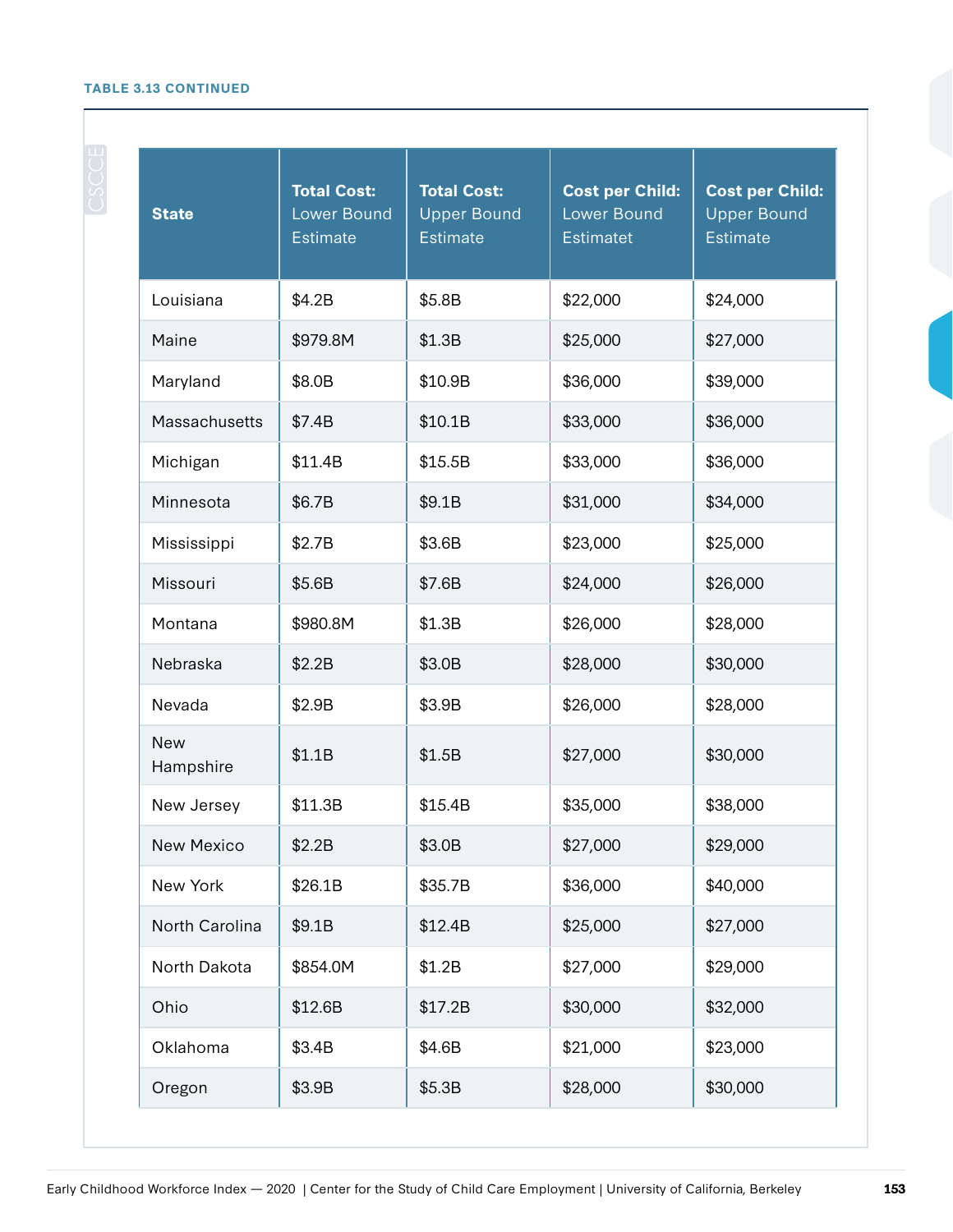#### **TABLE 3.13 CONTINUED**

| <b>State</b>     | <b>Total Cost:</b><br>Lower Bound<br><b>Estimate</b> | <b>Total Cost:</b><br><b>Upper Bound</b><br>Estimate | <b>Cost per Child:</b><br><b>Lower Bound</b><br><b>Estimate</b> | <b>Cost per Child:</b><br><b>Upper Bound</b><br><b>Estimate</b> |
|------------------|------------------------------------------------------|------------------------------------------------------|-----------------------------------------------------------------|-----------------------------------------------------------------|
| Pennsylvania     | \$13.4B                                              | \$18.3B                                              | \$31,000                                                        | \$34,000                                                        |
| Rhode Island     | \$1.2B                                               | \$1.6B                                               | \$35,000                                                        | \$38,000                                                        |
| South Carolina   | \$4.5B                                               | \$6.1B                                               | \$25,000                                                        | \$27,000                                                        |
| South Dakota     | \$843.5M                                             | \$1.2B                                               | \$23,000                                                        | \$25,000                                                        |
| <b>Tennessee</b> | \$6.6B                                               | \$9.0B                                               | \$27,000                                                        | \$29,000                                                        |
| Texas            | \$34.6B                                              | \$47.2B                                              | \$29,000                                                        | \$31,000                                                        |
| Utah             | \$3.9B                                               | \$6.0B                                               | \$28,000                                                        | \$30,000                                                        |
| Vermont          | \$507.3M                                             | \$689.8M                                             | \$27,000                                                        | \$30,000                                                        |
| Virginia         | \$10.2B                                              | \$14.0B                                              | \$33,000                                                        | \$36,000                                                        |
| Washington       | \$9.4B                                               | \$12.9B                                              | \$34,000                                                        | \$37,000                                                        |
| West Virginia    | \$1.5B                                               | \$2.0B                                               | \$24,000                                                        | \$26,000                                                        |
| Wisconsin        | \$5.3B                                               | \$7.2B                                               | \$26,000                                                        | \$28,000                                                        |
| Wyoming          | \$706.9M                                             | \$959.3M                                             | \$30,000                                                        | \$32,000                                                        |

Source: Jointly produced by the Center for the Study of Child Care Employment and the Economic Policy Institute, see Gould, E., Whitebook, M., Mokhiber, Z., & Austin, L.J.E. (2020). Financing Early Educator Quality: A Values-Based Budget for Every State. Berkeley, CA: Center for the Study of Child Care Employment, University of California, Berkeley. Retrieved from [https://cscce.berkeley.edu/financing-early-educator-quality-a-values-based](https://cscce.berkeley.edu/financing-early-educator-quality-a-values-based-budget-for-every-state/)[budget-for-every-state/](https://cscce.berkeley.edu/financing-early-educator-quality-a-values-based-budget-for-every-state/). [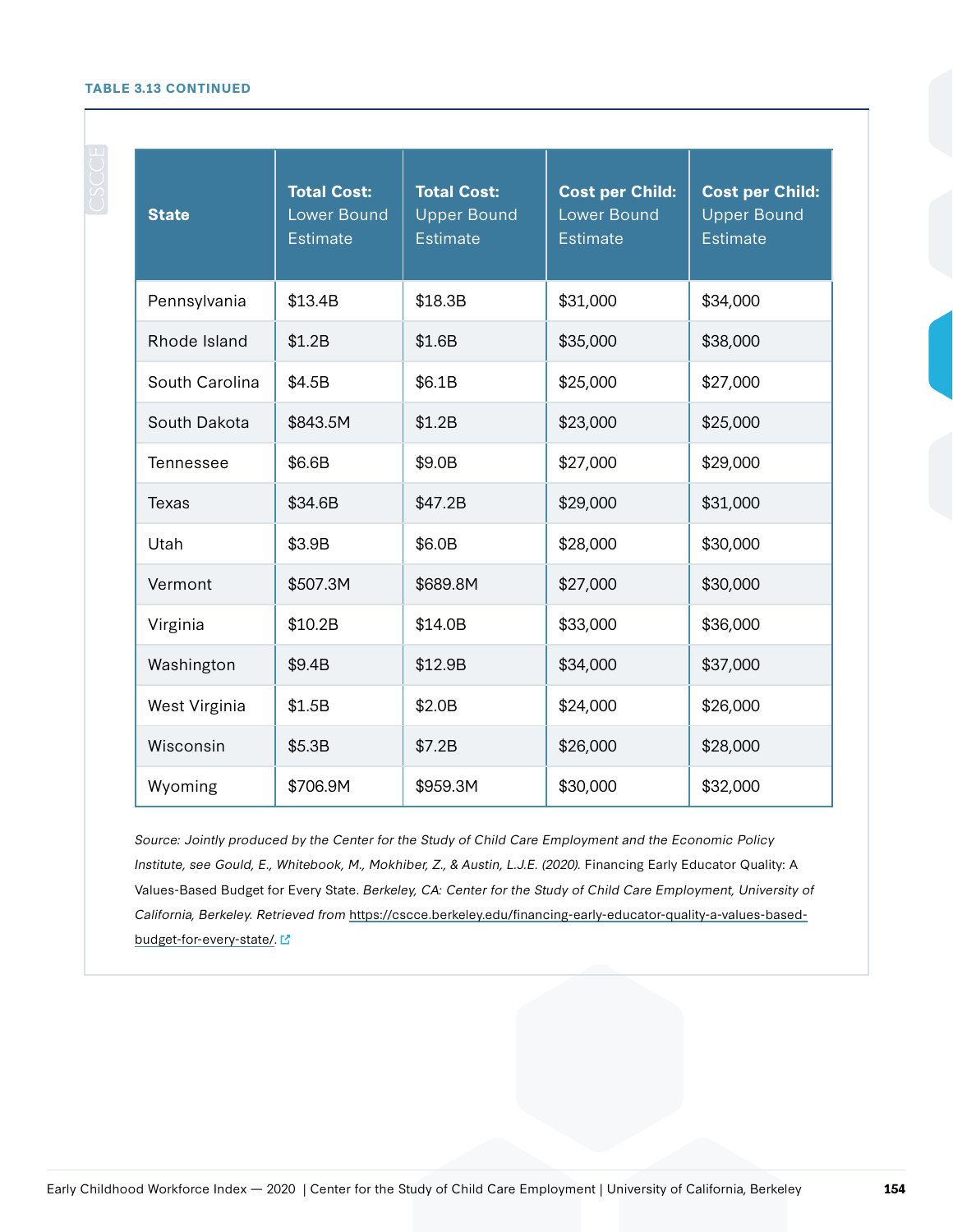## **Endnotes - Financial Resources**

- **155.** Clark, K., Murkowski, L., & Clark, S. (2020). Child care has always been essential to our economy let's start treating it that way. The Hill. Retrieved from [https://thehill.com/blogs/congress-blog/politics/514460-child-care-has-always-been-essential](https://thehill.com/blogs/congress-blog/politics/514460-child-care-has-always-been-essential-to-our-economy-lets-start)[to-our-economy-lets-start](https://thehill.com/blogs/congress-blog/politics/514460-child-care-has-always-been-essential-to-our-economy-lets-start); LaPier, J. (2020). Child Care, Essential to Economic Recovery, Received Just \$2.3 Billion in PPP Funds. Washington, DC: Bipartisan Policy Center. Retrieved from [https://bipartisanpolicy.org/press-release/child-care](https://bipartisanpolicy.org/press-release/child-care-essential-to-economic-recovery-received-just-2-3-billion-in-ppp-funds/)[essential-to-economic-recovery-received-just-2-3-billion-in-ppp-funds/;](https://bipartisanpolicy.org/press-release/child-care-essential-to-economic-recovery-received-just-2-3-billion-in-ppp-funds/) Tobia, E. (2020). My Business Is 'Essential.' It Doesn't Feel That Way. Barron's. Retrieved from [https://www.barrons.com/articles/my-business-is-essential-it-doesnt-feel-that](https://www.barrons.com/articles/my-business-is-essential-it-doesnt-feel-that-way-51587258661)[way-51587258661](https://www.barrons.com/articles/my-business-is-essential-it-doesnt-feel-that-way-51587258661).
- **156.** Center for the Study of Child Care Employment (2020, May 7). California Child Care at the Brink: The Devastating Impact of Covid-19 on California Child Care. Berkeley, CA: Center for the Study of Child Care Employment, University of California, Berkeley. Retrieved from <https://cscce.berkeley.edu/california-child-care-at-the-brink-covid-19/>; NAEYC (2020). From the Front Lines: The Ongoing Effect of the Pandemic on Child Care. Washington, DC: National Association for the Education of Young Children. Retrieved from [https://www.naeyc.org/sites/default/files/globally-shared/downloads/PDFs/resources/topics/](https://www.naeyc.org/sites/default/files/globally-shared/downloads/PDFs/resources/topics/naeyc_coronavirus_ongoingeffectsonchildcare.pdf) [naeyc\\_coronavirus\\_ongoingeffectsonchildcare.pdf](https://www.naeyc.org/sites/default/files/globally-shared/downloads/PDFs/resources/topics/naeyc_coronavirus_ongoingeffectsonchildcare.pdf).
- **157.** Doocy, S., Kim, Y., & Montoya, E. (2020, July 22). California Child Care in Crisis: The Escalating Impacts of Covid-19 as California Reopens. Berkeley, CA: Center for the Study of Child Care Employment, University of California, Berkeley. Retrieved from<https://cscce.berkeley.edu/california-child-care-in-crisis-covid-19/>.
- **158.** NAEYC (2020). Holding On Until Help Comes: A Survey Reveals Child Care's Fight to Survive. Washington, DC: National Association for the Education of Young Children. Retrieved from [https://www.naeyc.org/sites/default/files/globally-shared/](https://www.naeyc.org/sites/default/files/globally-shared/downloads/PDFs/our-work/public-policy-advocacy/holding_on_until_help_comes.survey_analysis_july_2020.pdf) [downloads/PDFs/our-work/public-policy-advocacy/holding\\_on\\_until\\_help\\_comes.survey\\_analysis\\_july\\_2020.pdf.](https://www.naeyc.org/sites/default/files/globally-shared/downloads/PDFs/our-work/public-policy-advocacy/holding_on_until_help_comes.survey_analysis_july_2020.pdf)
- **159.** Committee for Economic Development (2020). Family Child Care Home Provider Challenges with SBA Relief Assistance in the CARES Act. Arlington, VA: Committee for Economic Development. Retrieved from [https://users.neo.registeredsite.](https://users.neo.registeredsite.com/0/8/7/11474780/assets/FCC_Provider_Challenges_with_the_CARES_Act_April_14_2020.pdf) [com/0/8/7/11474780/assets/FCC\\_Provider\\_Challenges\\_with\\_the\\_CARES\\_Act\\_April\\_14\\_2020.pdf;](https://users.neo.registeredsite.com/0/8/7/11474780/assets/FCC_Provider_Challenges_with_the_CARES_Act_April_14_2020.pdf) Smith, L., & McHenry, K. (2020). The PPP Doesn't Work for Our Nation's Most Essential Small Businesses: Child Care. Washington, DC: Bipartisan Policy Center. Retrieved from [https://bipartisanpolicy.org/blog/the-ppp-doesnt-work-for-our-nations-most-essential-small](https://bipartisanpolicy.org/blog/the-ppp-doesnt-work-for-our-nations-most-essential-small-businesses-child-care/)[businesses-child-care/.](https://bipartisanpolicy.org/blog/the-ppp-doesnt-work-for-our-nations-most-essential-small-businesses-child-care/)
- **160.** National Academies of Sciences, Engineering, and Medicine (NASEM) (2018). Transforming the Financing of Early Care and Education. Washington, DC: The National Academies Press. Retrieved from [https://doi.org/10.17226/24984.](https://doi.org/10.17226/24984)
- **161.** There are some exceptions: for example, New Mexico offered grants of up to \$34,500, and North Carolina offered grants of up to \$30,000. The Hunt Institute (2020). Covid-19 State Child Care Actions. Cary, NC: The Hunt Institute. Retrieved from [https://hunt-institute.org/covid-19-resources/state-child-care-actions-covid-19/.](https://hunt-institute.org/covid-19-resources/state-child-care-actions-covid-19/)
- **162.** Schulman, K. (2020). Child Care's Struggles to Survive Covid-19: State Impacts and Responses. Washington, DC: National Women's Law Center. Retrieved from [https://nwlc-ciw49tixgw5lbab.stackpathdns.com/wp-content/uploads/2020/08/state](https://nwlc-ciw49tixgw5lbab.stackpathdns.com/wp-content/uploads/2020/08/state-child-care-covid-19-impact-responseJulyUpdate-2.pdf)[child-care-covid-19-impact-responseJulyUpdate-2.pdf;](https://nwlc-ciw49tixgw5lbab.stackpathdns.com/wp-content/uploads/2020/08/state-child-care-covid-19-impact-responseJulyUpdate-2.pdf) The Hunt Institute (2020). Covid-19 State Child Care Actions. Cary, NC: The Hunt Institute. Retrieved from<https://hunt-institute.org/covid-19-resources/state-child-care-actions-covid-19/>.
- **163.** Smith, L., McHenry, K., Wolters, B., & Jasinska, M. (2020). September Update: State-by-State Use of CARES Act Funds to Support Child Care Through the Fall. Washington, DC: Bipartisan Policy Center. Retrieved from [https://bipartisanpolicy.org/](https://bipartisanpolicy.org/blog/september-update-state-by-state-use-of-cares-act-funds-to-support-child-care-through-the-fall/) [blog/september-update-state-by-state-use-of-cares-act-funds-to-support-child-care-through-the-fall/](https://bipartisanpolicy.org/blog/september-update-state-by-state-use-of-cares-act-funds-to-support-child-care-through-the-fall/).
- **164.** Smith, L., & Wolters, B. (2020). Challenges Child Care Programs and States Face in Reopening and Beyond. Washington, DC: Bipartisan Policy Center. Retrieved from [https://bipartisanpolicy.org/blog/challenges-child-care-programs-and-states-face](https://bipartisanpolicy.org/blog/challenges-child-care-programs-and-states-face-in-reopening-and-beyond/)[in-reopening-and-beyond/.](https://bipartisanpolicy.org/blog/challenges-child-care-programs-and-states-face-in-reopening-and-beyond/)
- **165.** Gould, E., & Blair, H. (2020). Who's Paying Now? The Explicit and Implicit Costs of the Current Early Care and Education System. Berkeley, CA: Center for the Study of Child Care Employment, University of California, Berkeley. Retrieved from [https://cscce.berkeley.edu/whos-paying-now-the-explicit-and-implicit-costs-of-the-current-early-care-and-education](https://cscce.berkeley.edu/whos-paying-now-the-explicit-and-implicit-costs-of-the-current-early-care-and-education-system/)[system/.](https://cscce.berkeley.edu/whos-paying-now-the-explicit-and-implicit-costs-of-the-current-early-care-and-education-system/)